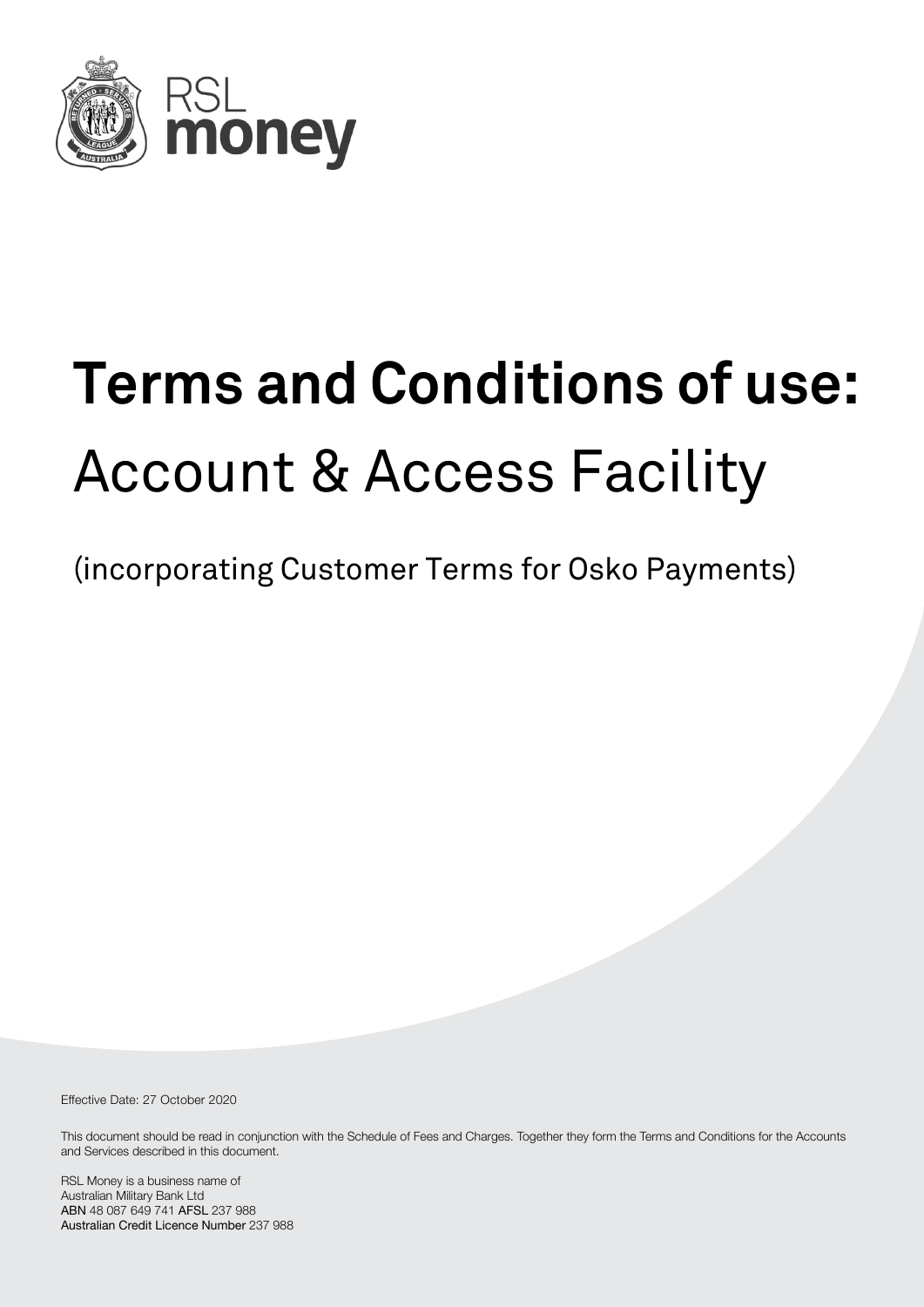

# **How to Contact Us**

#### Details

Mail: RSL Money PO Box H151 Australia Square NSW 1215

Phone: 1300 000 775

Fax: (02) 9240 4120

Email: service@rslmoney.com.au

Website: rslmoney.com.au

#### Important Numbers

To report the loss, theft or unauthorised use of your Visa Debit Card:

Visa Card Hotline

Australia wide toll free: 1800 648 027

Sydney Metropolitan Area: (02) 8299 9101

AUSTRALIAN FINANCIAL COMPLAINTS AUTHORITY (AFCA)

You may lodge a complaint with AFCA:

Mail: GPO Box 3 Melbourne VIC 3001

Toll-free number: 1800 931 678

Email: info@afca.org.au

Website: www.afca.org.au

This document contains terms and conditions for the RSL Money Sub Branch Account and Pension Account.

Please read this document carefully and keep a copy in a safe place as you may need to refer to it in the future.

You can request another copy from our head office or call 1300 000 775. These Terms and Conditions may change and be re-issued. The Terms and Conditions are also available online at www.rslmoney.com.au.

General information on account opening, cheque facilities, privacy, dispute resolution, other written material mentioned in this Terms and Conditions and additional product information is also available.

Any advice in this brochure has not considered your objectives, financial situation or needs, which you should consider before acting on our recommendations.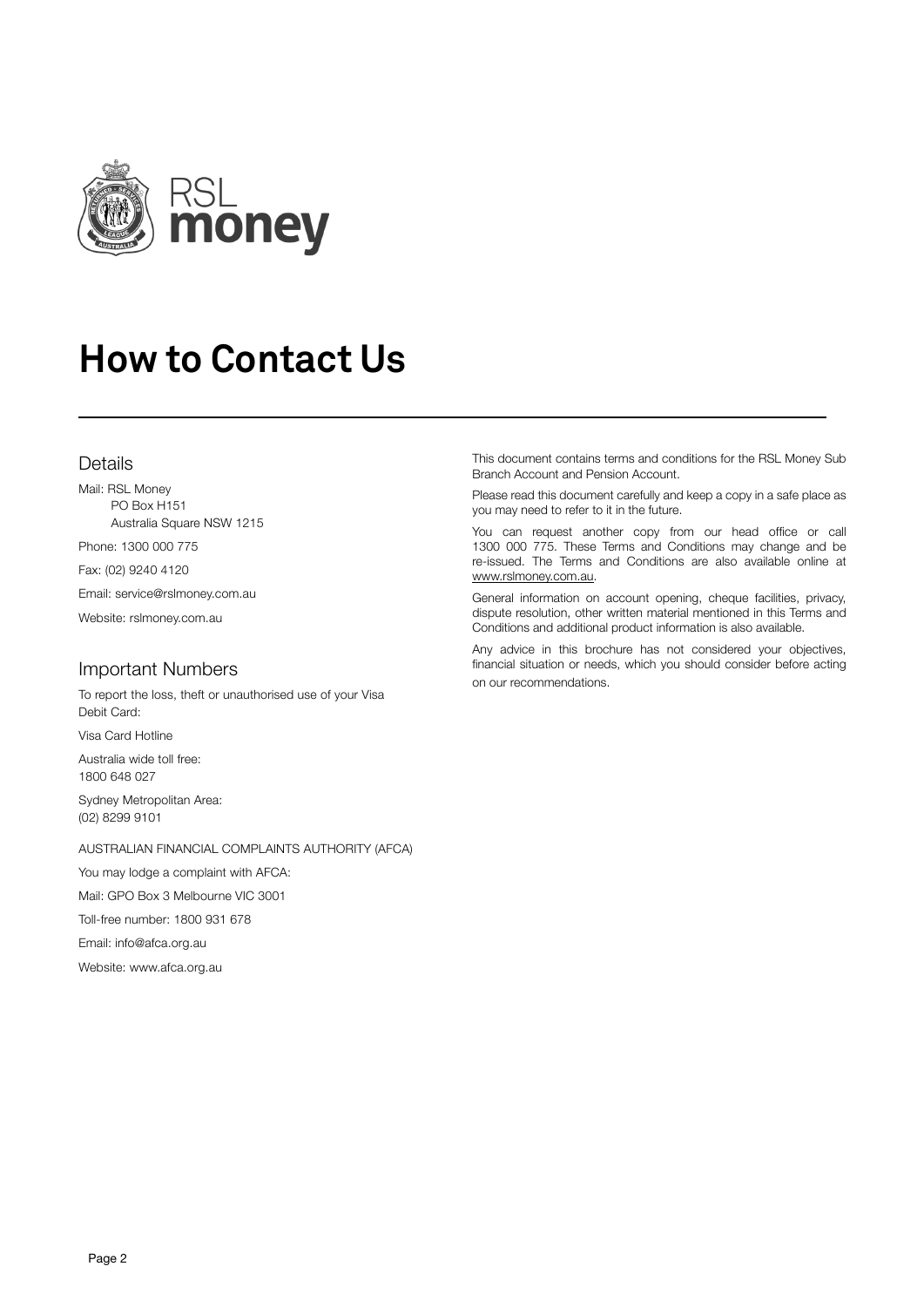## **Contents**

| PART A - Account Keeping Conditions of Use                           | 5  |
|----------------------------------------------------------------------|----|
| What is the RSL Money Account and Access Facility?                   | 5  |
| How do I open an Account?                                            | 5  |
| Proof of Identity Required                                           | 5  |
| What Accounts can I open?                                            | 5  |
| Joint Accounts                                                       | 5  |
| <b>Trust Accounts</b>                                                | 6  |
| What Fees and Charges are there?                                     | 6  |
| What Interest can I earn on my Account?                              | 6  |
| What are the Taxation Consequences?                                  | 6  |
| Disclosing your Tax File Number (TFN)                                | 6  |
| <b>Third Party Signatories</b>                                       | 6  |
| Making Deposits to the Account                                       | 6  |
| Deposits Using Electronic Equipment                                  | 7  |
| Depositing Cheques Drawn on Australian Banks                         | 7  |
| Withdrawing or Transferring from the Account                         | 7  |
| Debiting Transactions Generally                                      | 7  |
| Over the Counter Withdrawals                                         | 7  |
| Withdrawals Using Our Bank Cheques                                   | 7  |
| <b>Transaction Limits</b>                                            | 8  |
| Overdrawing an Account                                               | 8  |
| <b>Account Statements</b>                                            | 8  |
| What Happens if I Change my Name or Address?                         | 8  |
| Dormant Accounts                                                     | 8  |
| <b>Account Combination</b>                                           | 9  |
| Closing Accounts and Cancelling Access Facilities                    | 9  |
| Notifying Changes                                                    | 9  |
| How we send Notices & Statements                                     | 10 |
| Anti Money Laundering / Counter-Terrorist Financing and<br>Sanctions | 10 |

| <b>PART B - Access Facilities</b>                                                             | 11 |
|-----------------------------------------------------------------------------------------------|----|
| Chequing                                                                                      | 11 |
| <b>Direct Debit</b>                                                                           | 11 |
| PayPal                                                                                        | 11 |
|                                                                                               |    |
| PART C - ePayments Conditions of Use & Associated<br>Electronic Access Facilities             | 12 |
| Section 1. Information about our ePayment Facilities                                          | 12 |
| Section 2. Definitions                                                                        | 13 |
| Section 3. Transactions                                                                       | 14 |
| Section 4. When you are not Liable for Loss                                                   | 14 |
| Section 5. When you are Liable for Loss                                                       | 15 |
| Section 6. Pass Code Security Requirements                                                    | 16 |
| Section 7. Liability for Loss Caused by System or Equipment<br>Malfunction                    | 17 |
| Section 8. Network Arrangements                                                               | 17 |
| Section 9. Mistaken Internet Payments                                                         | 17 |
| Section 10. Using Internet and Mobile Banking                                                 | 19 |
| Section 11. How to Report Loss, Theft or Unauthorised use of<br>your Access Card or Pass Code | 19 |
| Section 12. How to Report Unauthorised Use of Internet and<br>Mobile Banking                  | 19 |
| Section 13. Using the Access Card                                                             | 19 |
| Section 14. Using Visa Outside Australia                                                      | 19 |
| Section 15, Additional Access Card                                                            | 20 |
| Section 16. Use after Cancellation or Expiry of Access Card                                   | 20 |
| Section 17. Exclusions of Access Card Warranties and<br>Representations                       | 20 |
| Section 18. Cancellation of Access Card or of Access to Home<br>Banking Service, BPAY or Osko | 20 |
| Section 19. Using BPAY                                                                        | 21 |
| Section 20. Processing BPAY Payments                                                          | 21 |
| Section 21. Future-dated BPAY Payments                                                        | 22 |
| Section 22. Consequential Damage for BPAY Payments                                            | 22 |
| Section 23. Using Osko                                                                        | 22 |
|                                                                                               |    |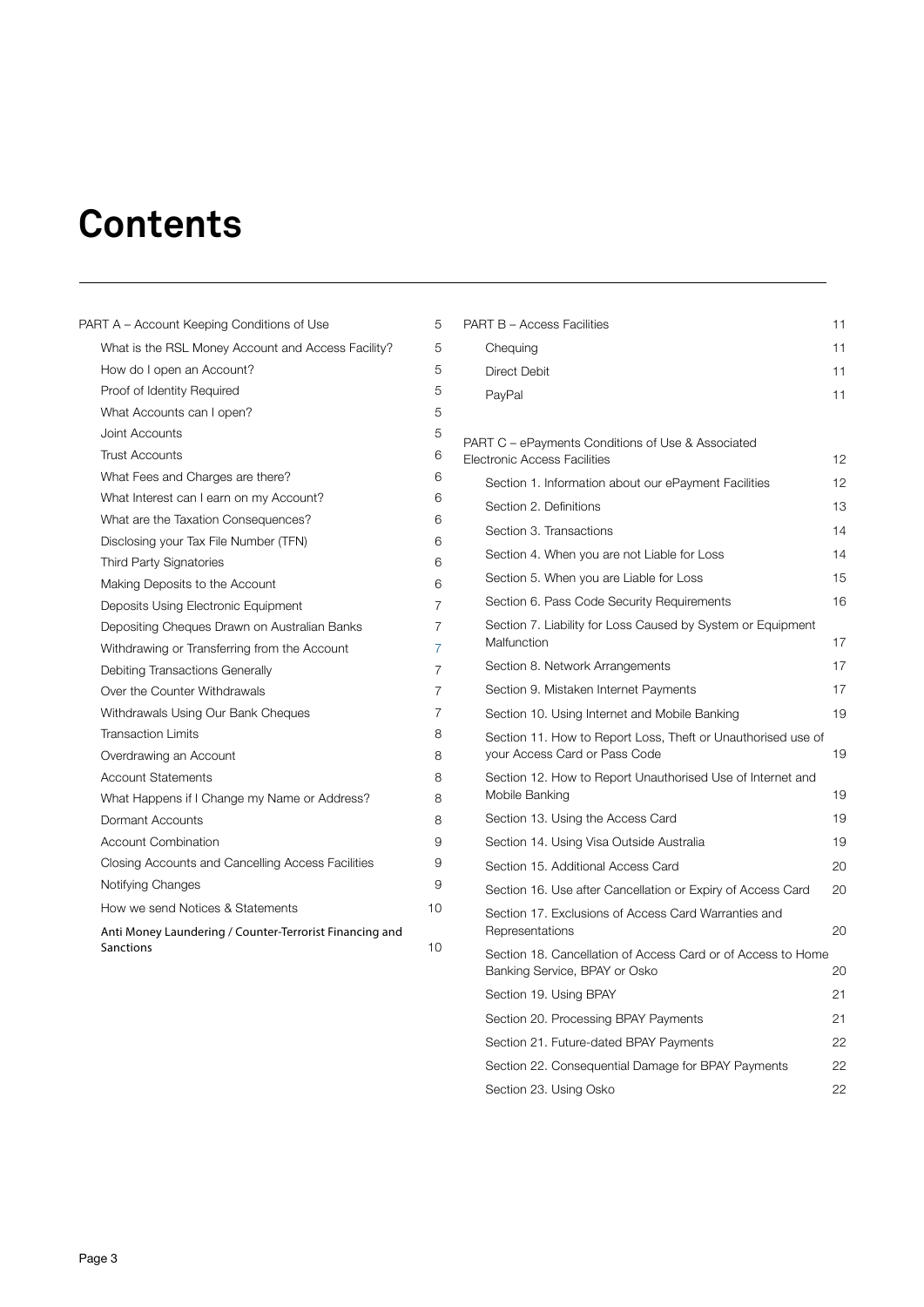### **Contents**

| Section 24. Processing Osko Payments                                 | 22 |
|----------------------------------------------------------------------|----|
| Section 25. Scheduled and Recurring Osko Payments                    | 23 |
| Section 26. Regular Payment Arrangements                             | 23 |
| Section 27. Authority to Recover Mistaken or Misdirected<br>Payments | 23 |
| PART D - Complaints                                                  | 24 |

PART E - Summary of Accounts & Availability of Access Facilities  $25$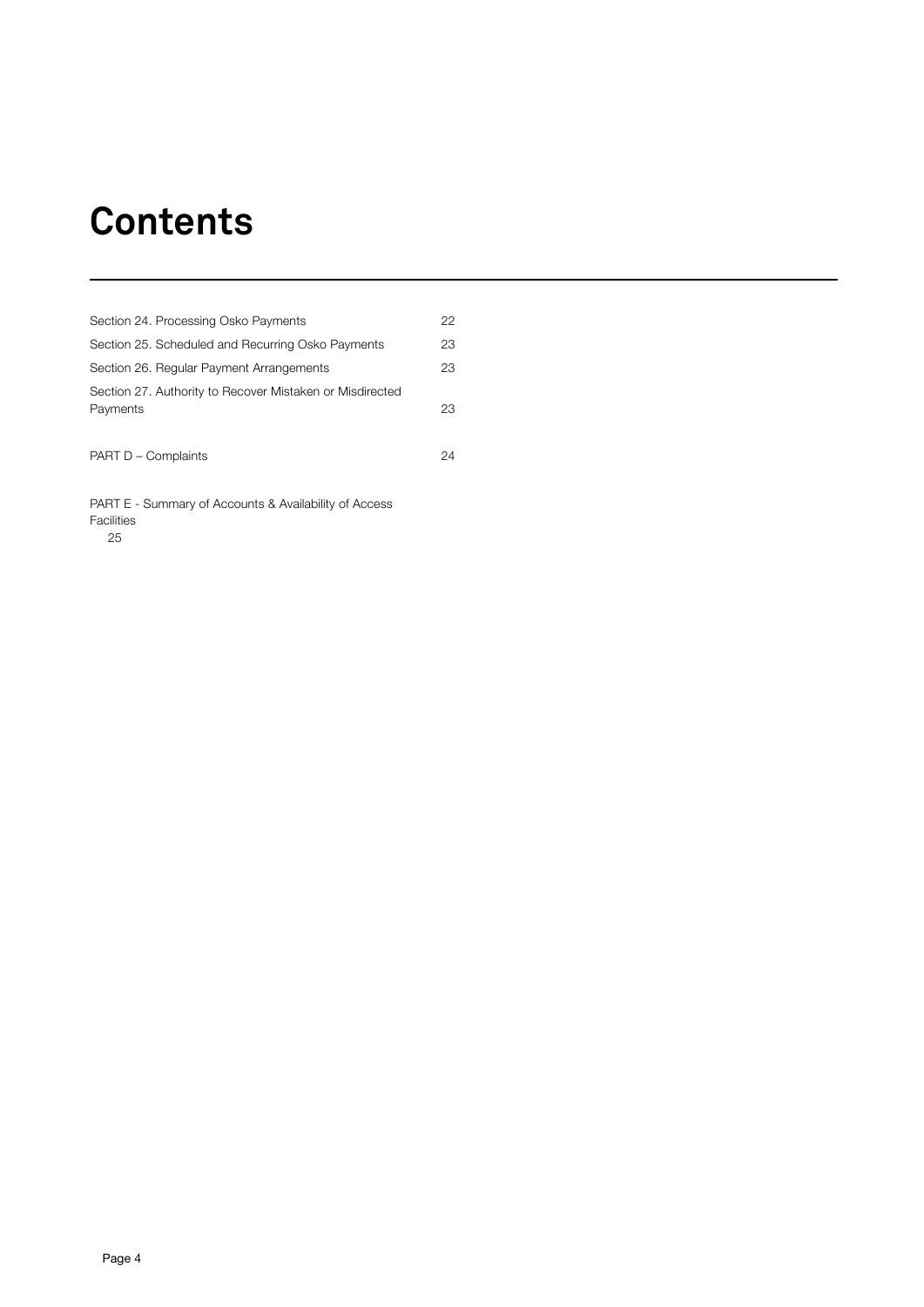# **Part A – Account Keeping Conditions of Use**

What is the RSL Money Account and Access Facility?

The RSL Money Account and Access Facility is a facility that gives you transaction, savings and term deposit accounts as well as these facilities for accessing accounts:

- Visa Debit Card
- chequing
- BPAY® (registered to BPay Pty Ltd ABN 69 079 137 518)
- Osko Payments
- internet and mobile banking
- EFTPOS and ATM access
- direct debit request.

Please refer to the Summary of Accounts & Availability of Access Facilities brochure on page 25 for available account types, the conditions applying to each account type and the access methods attaching to each account type.

How do I open an Account?

You will need to become a member of RSL Money before we can issue the RSL Money Account and Access Facility to you. To become a member, you will need to:

- complete an application form; and
- subscribe for a share in RSL Money.

#### Identification

The law requires us to verify your identity when you open an account or the identity of any person you appoint as a signatory to your account. When you join RSL Money, we need to obtain documentary proof of your identity or a statement from an acceptable "Certifier" who has seen and verified your identification documents. We must do this under the Anti Money Laundering and Counter Terrorism Financing Act (AML/CTF) to help prevent people from using the financial system for tax evasion, money laundering and terrorism financing. We support this nationwide effort to fight crime and will do everything we can to make these procedures as smooth as possible for Members.

If you do not have photo ID, please contact us to discuss what other forms of identification may be acceptable. The law does not allow you to open an account using an alias without you also giving us all the other names that you are commonly known by.

If you want to appoint a signatory to your account, the signatory will also have to provide proof of identity, as above.

#### Identity Checks

To prove your identity to RSL Money you must supply the us with relevant identification documents. In most cases you can prove your identity by showing us one ofthe following photo identity documents:

- a Photo card (NSW only)
- a State or Territory drivers licence or proof of age card
- an Australian current passport or one that has expired within the last 2 years;
- a photo drivers licence issued by a foreign government:
- a passport issued by a foreign government, the United Nations or a UN agency;
- a national ID card, with photo and signature, issued by a foreign government, the United Nations or a UN agency.

If you do not have photo ID, please contact us to discuss what other forms of identification may be acceptable.

Member's personal information may be provided to a third party for the purpose of verifying your details to meet the compliance obligations under the AML/CTF Act legislative requirements.

#### What accounts can I open?

Please check the Summary of Accounts & Availability of Access Facilities brochure for the different account types available, any special conditions for opening, and the features and benefits of each account type.

#### Joint Accounts

A joint account is an account held by two or more persons. The important legal consequences of holding a joint account are:

- the right of survivorship when one joint holder dies, the surviving joint holders automatically take the deceased joint holder's interest in the account (for business accounts different rules may apply - see Note below)
- joint and several liability if the account is overdrawn, each joint holder is individually liable for the full amount owing.

You can operate a joint account on an 'all to sign' or 'either/or to sign' basis:

- 'all to sign' means all joint holders must sign withdrawal forms, cheques, etc
- 'either/or to sign' means any one joint holder can sign withdrawal slips, cheques, etc.

All joint account holders must consent to the joint account being operated on an 'either/or to sign' basis. However, any one joint account holder can cancel this arrangement, making it 'all to sign'.

Note: The right of survivorship does not automatically apply to joint business accounts, such as partnerships. A partner's interest in a business joint account would normally pass to beneficiaries nominated in the partner's will or nextof-kin if there is no will.

If you are operating a business partnership joint account, you should obtain your own legal advice to ensure your wishes are carried out.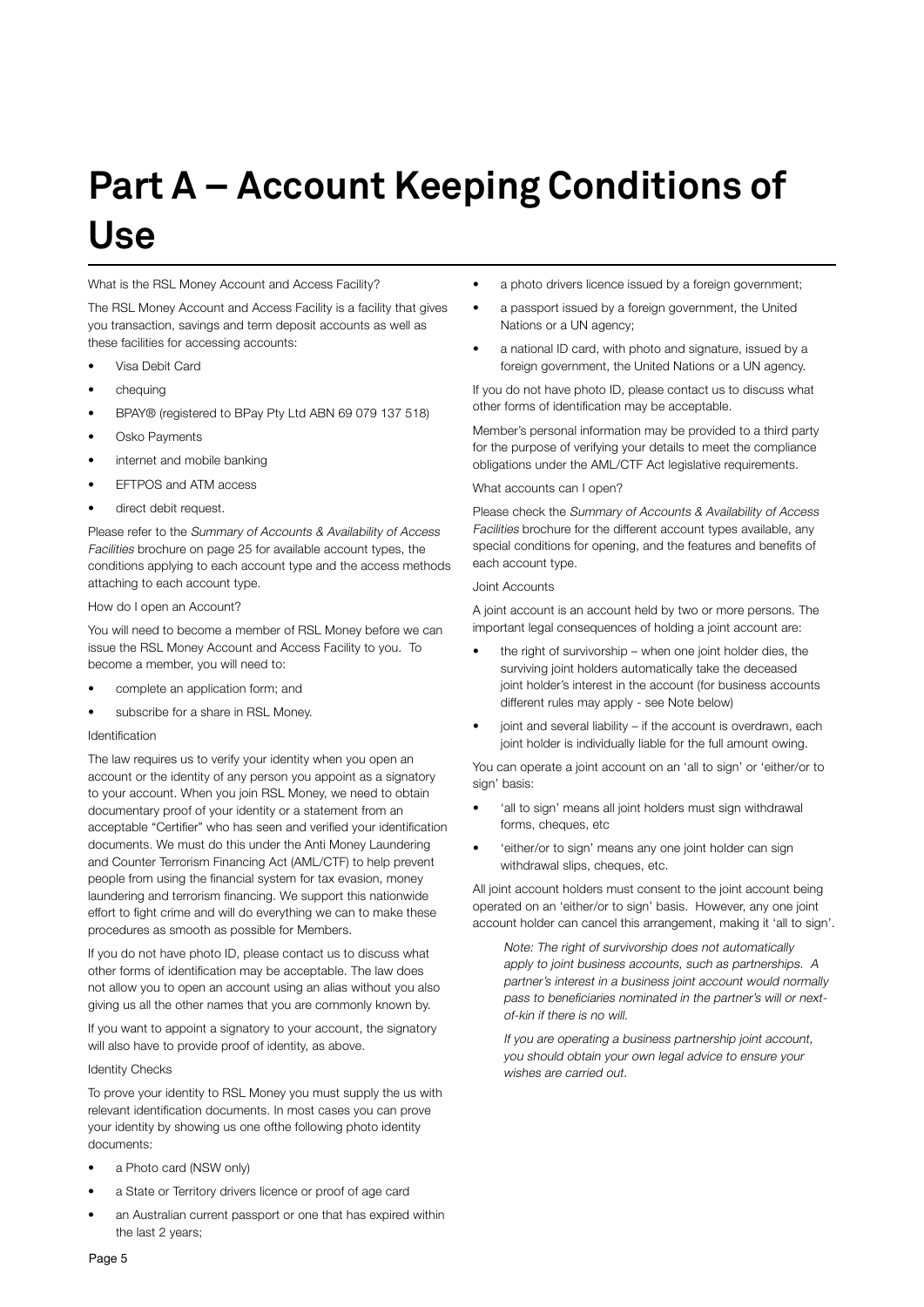#### Trust Accounts

Under a trust, you can open a membership in your name but you hold the membership account for someone else. However:

- we are not taken to be aware of the terms of the trust;
- we do not have to verify that any transactions you carry out on the account are authorised by the trust.

You agree to indemnify us against any claim made upon us in relation to, or arising out of that trust.

When a trust Membership is opened:

- We need to see any supporting documentation (e.g. for a deceased estate, the will and death certificate);
- We may need to collect additional information about relevant parties (i.e. the trustee and the beneficiary);

What Fees and Charges are there?

Please refer to the Schedule of Fees & Charges brochure for current fees and charges. We may vary fees or charges from time to time.

We will debit your primary operating account for all applicable government taxes and charges.

What Interest can I earn on my Account?

Our Interest Rates brochure provides information about our current deposit and savings interest rates. Our website also has information about our current deposit and savings interest rates. We may vary deposit or savings interest rates from time to time on all deposit accounts except our term deposit accounts.

Our Summary of Accounts & Availability of Access Facilities brochure discloses how we calculate and credit interest to your account.

What are the Taxation Consequences?

Interest earned on an account is income and may be subject to income tax.

Disclosing your Tax File Number (TFN)?

When you apply for the Account and Access Facility we will ask you whether you want to disclose your Tax File Number or exemption. If you disclose it, we will note your TFN against any account you activate.

You do not have to disclose your TFN to us. If you do not, we will deduct withholding tax from interest paid on the account at the highest marginal rate.

For a joint account, each holder must quote their TFN and/ or exemptions, otherwise withholding tax applies to all interest earned on the joint account.

Businesses need only quote their ABN instead of a TFN.

#### Third Party Signatories

You can authorise us at any time to allow another person to operate on your accounts. However, we will need to verify this person's identity before they can access your account.

The third party signatory you authorise does NOT have authority to:

- change any of the signatory authorisations on the account
- give another third party access or authority to operate on the account
- redeem Fixed Term Deposits
- make enquiries about loan account balances or available credit on a loan account
- change contact details, including the mailing address for statements
- close an account.

You can specify which of your accounts under RSL Money Account & Access Facility you give the authorised person authority to operate on.

You are responsible for all transactions your authorised person carries out on your account. You should ensure that the person you authorise to operate on your account is a person you trust fully.

The third party's authority to operate on your account ceases:

- when you or your attorney tell us;
- on your death.

Making Deposits to the Account

You can make deposits to the account:

- over the counter at one of our branch
- by direct credit eg from your employer for wages or salary –please note that we can reverse a direct credit if we do not receive full value for the direct credit
- by a payment service/direct credit
- by internet banking transfer to your account
- by cash or cheque at a National Australia Bank branch
- Through an ATM which accepts deposit to us
- [via Bank@Post]

unless otherwise indicated in the Summary of Accounts & Availability of Access Facilities brochure.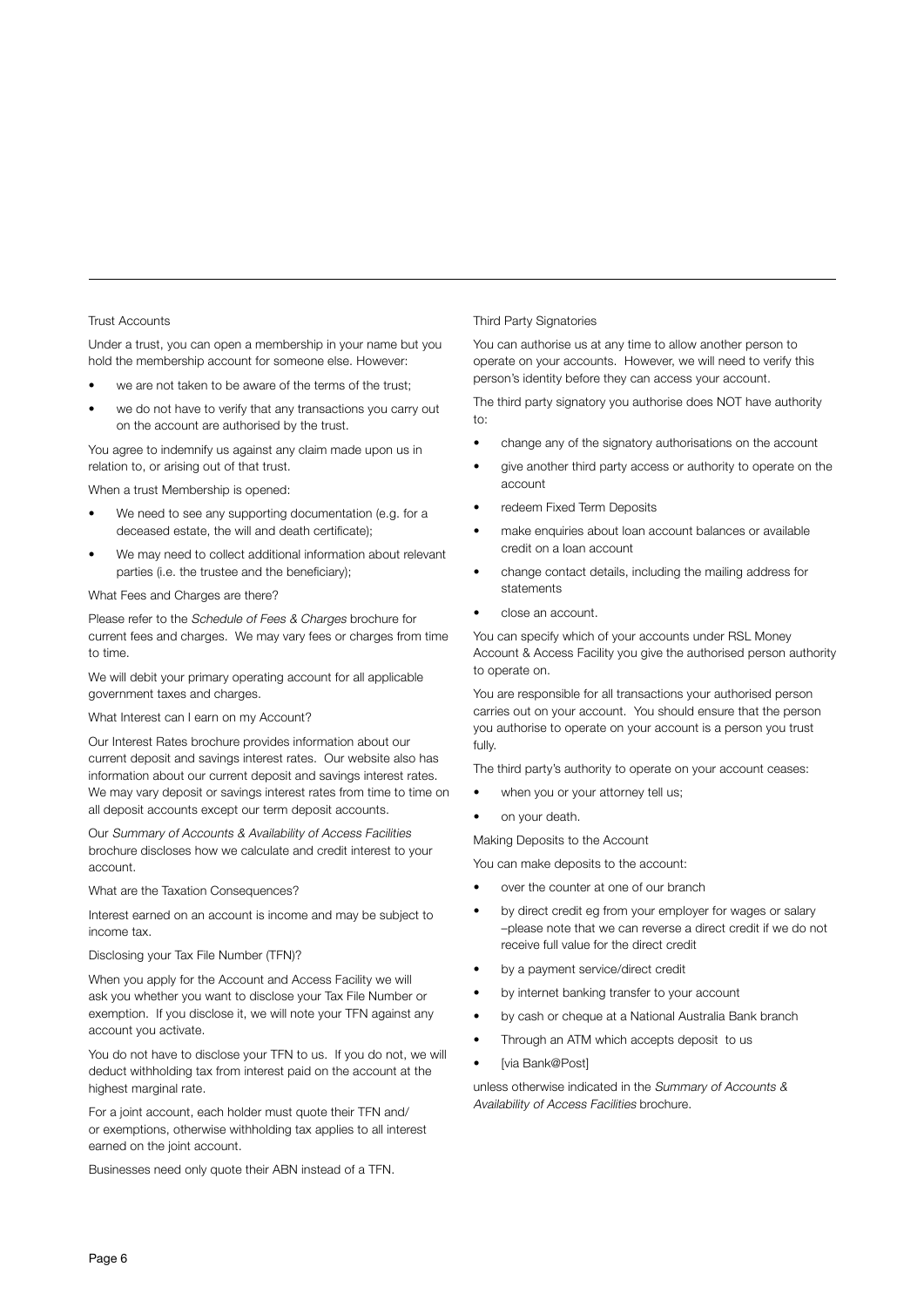#### Deposits using Electronic Equipment

You may deposit money into your account with us by electronic means, for example through our Internet Banking system. Where you have carried out an electronic transfer into your account, the funds from that transfer are available for withdrawal as soon as the transaction has been completed through the electronic banking system. As we do not have control over other financial institutions, we are not able to advise you of the time it will take to complete the electronic transfer. We recommend that you check your account after the electronic transfer to confirm the completion of the transaction and the availability of the funds from that electronic transfer for any other purpose you may have.

#### Depositing Cheques

You can only access the proceeds of a cheque when it has cleared. This usually takes 3 business days. However, you can ask us for a special clearance for which we may charge a fee. Please refer to our Schedule of Fees & Charges brochure for our current fee for special clearances.

#### Withdrawing or Transferring from the Account

You can make withdrawals from the account:

- over the counter at our office or any branch
- by direct debit
- by cheque, if your account is linked to a cheque book
- by internet and mobile banking
- by BPAY® and Osko® to make a payment to a biller
- at selected ATMs, if your account is linked to an access card
- via selected EFTPOS terminals, if your account is linked to an access card (note that merchants may impose restrictions on withdrawing cash)
- via Bank@Post

unless otherwise indicated in the Summary of Accounts & Availability of Access Facilities brochure.

We will require acceptable proof of your identity before processing withdrawals in person or acceptable proof of your authorisation for other types of withdrawal transactions.

#### Debiting Transactions Generally

We will debit transactions received on any one day in the order we determine in our absolute discretion. Transactions will not necessarily be processed to your account on the same day.

We have the right to decline to accept your authorisation for any transaction if we are uncertain for any reason of the authenticity or validity of the authorisation or your legal capacity to give the authorisation. We will not be liable to you or any other person for any loss or damage which you or such other person may suffer as a result of our action.

If you close your account before a transaction debit is processed, you will remain liable for any dishonour fees incurred in respect of that transaction.

#### Over the Counter Withdrawals

When you make over-the-counter withdrawals we will need to see ID, when the withdrawal has been completed you will be issued a receipt. Please check:

- the Summary of Accounts & Availability of Access Facilities brochure for any restrictions on withdrawals applying to certain accounts;
- the Schedule of Fees & Charges brochure for any applicable daily cash withdrawal limits or other transaction limits.

Your withdrawal may be refused, if you:

- Are withdrawing a large amount from your account. For amounts over \$5,000, please call ahead of visiting;
- Do not have photo identification; or
- We are not satisfied with the photo identification provided.
- Normally, we require you to personally attend if there is to be a withdrawal from your account at one of our Branches.

Withdrawals Using Our Bank Cheques

There are two types of cheques:

- Your own cheque where you have a chequing facility with us;
- Our counter cheques.

We are not responsible to you if you do not properly complete a cheque, your cheque is negotiated and then paid by us in accordance with how you had completed the cheque.

If a bank cheque is lost or stolen, you can ask us to stop payment it. You will need to complete a form of request, giving us evidence of the loss or theft of the cheque. You will also have to give us an indemnity – the indemnity protects us if someone else claims that you wrongfully authorised us to stop the cheque. We cannot stop payment on our bank cheque if you used the cheque to buy goods or services and you are not happy with them. You must seek compensation or a refund directly from the provider of the goods or services.

If you want to stop payment on a cheque you have drawn, you need to:

- Telephone us on 1300 000 775 and notify us of all the details;
- Send us a written request to stop payment on the cheque, setting out all the details of the cheque.

We will not be responsible to you if your direction arrives after we have paid on the cheque as presented to us.

You should ensure that before you complete a cheque and provide it to a person or company for payment of a good or service that you have sufficient money in your account to meet that cheque.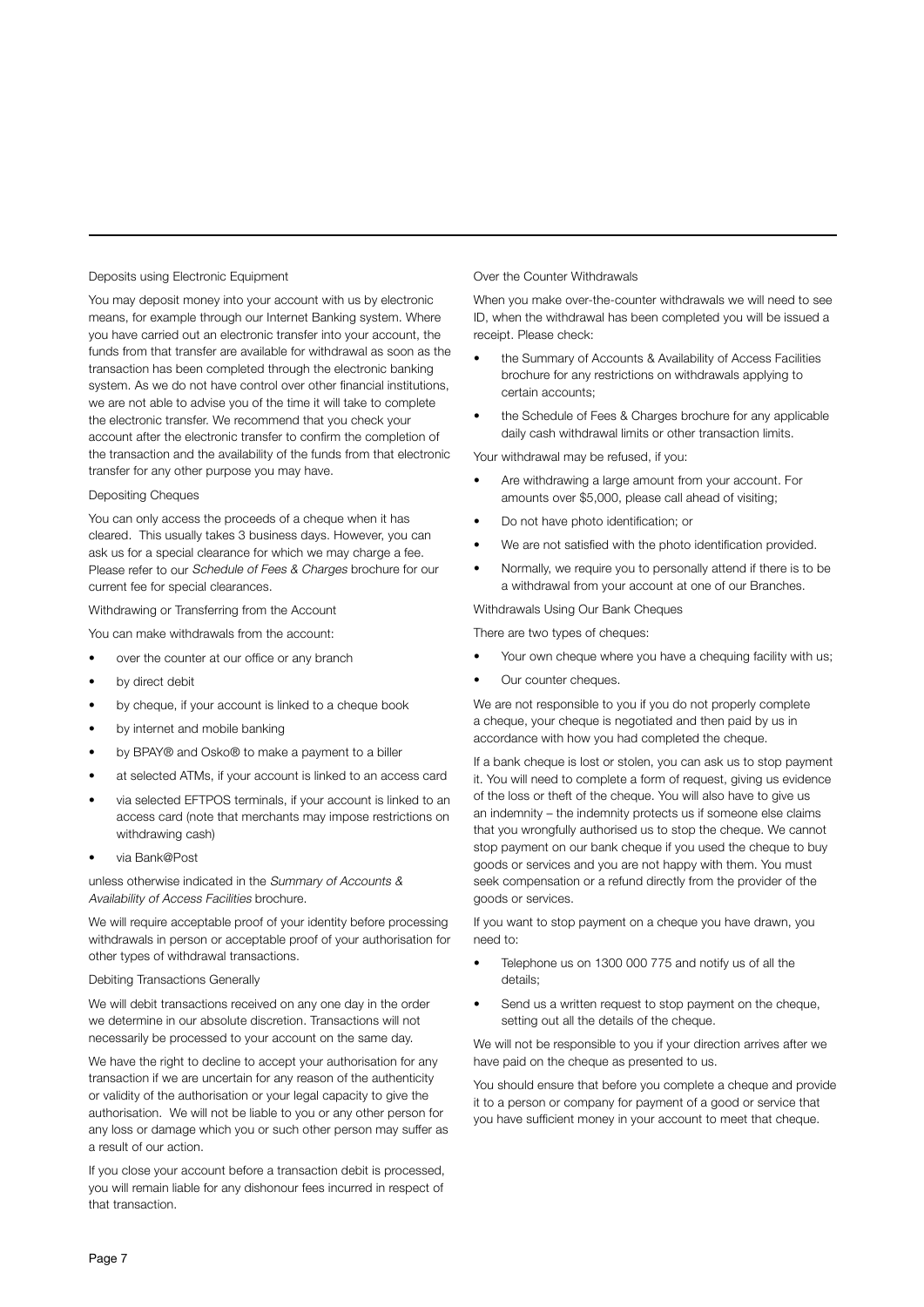#### Transaction Limits

We limit the amount of daily withdrawals or payments you may make using electronic methods, either generally or in relation to a particular facility.

Please note that merchants, billers or other financial institutions may impose additional restrictions on the amount of funds that you can withdraw, pay or transfer.

We may also require you to apply for new transaction limits if you change any pass code. We will require you to provide proof of identity that satisfies us. We may reduce transaction limits to zero for security reasons.

You can find out current transaction limits for your accounts on our website or by calling 1300 000 775.

#### Overdrawing an Account

You must keep sufficient cleared funds in your account to cover your cheque, direct debit and electronic transactions. If you do not, we can dishonour the transaction and charge dishonour fees: see the Schedule of Fees & Charges brochure. Alternatively, we can honour the transaction and overdraw your account. We will charge you:

- interest at our current overdraft rate, calculated on the daily closing balance, and/or
- a fee for each day (or part of a day) your account is overdrawn: see the Schedule of Fees & Charges brochure.

'Cleared funds' means the proceeds of cheque deposits to your account, once the cheque is cleared, cash deposits and direct credits.

#### Account Statements

We will send you account statements quarterly. You can ask us for an account statement at any time. We may charge a fee for providing additional statements or copies: see the Schedule of Fees & Charges brochure.

We can also provide your statements electronically. Please ask us about this facility.

We recommend that you check your account statement as soon as you receive it. Immediately notify us of any unauthorised transactions or errors. Please refer to How to Contact Us on page 2 for our contact details.

What happens if I change my Name or Address?

We recommend that if you change your name or address, you let us know immediately.

#### Dormant Accounts

If no transactions are carried out on your account for at least 24 months (other than transactions initiated by RSL Money, such as crediting interest or debiting fees and charges) we may write to you asking if you want to keep the account open. If you do not reply, we will treat your account as dormant.

Once your account becomes dormant, we may:

- charge a dormancy fee;
- stop paying interest or reduce the amount of interest.

If your account remains dormant for 7 years we have a legal obligation to remit balances exceeding \$500 to the Australian Securities and Investment Commission as unclaimed money.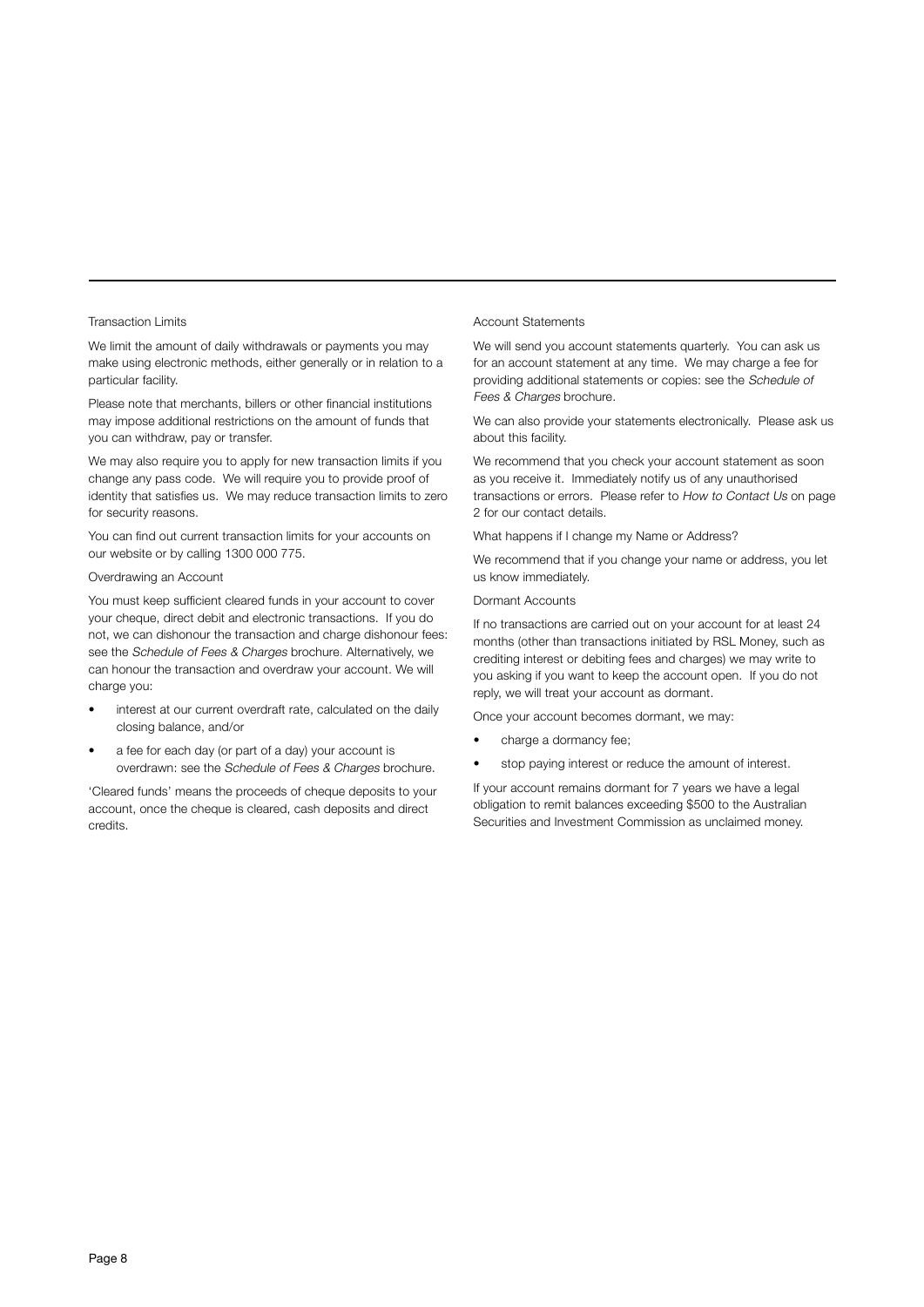#### Account Combination

If you have more than one account with us, we may apply a deposit balance in any account to any other deposit account in the same name which is overdrawn.

When you cease to be a member, we may combine all your accounts (whether deposit or loan accounts) you have with us provided the accounts are all in the same name.

We will not combine accounts if to do so would breach the Code of Operation for Centrelink Direct Credit Payments and any successor Code (both when enforcing indebtedness owed to us and, to the extent the law permits, when facilitating enforcement by a third party judgement creditor).

We will give you written notice promptly after exercising any right to combine your accounts.

Closing Accounts and Cancelling Access Facilities

You can close the Account and Access Facility at any time. However, you will have to surrender your cheque book and any access card at the time. We may defer closure and withhold sufficient funds to cover payment of outstanding cheque, electronic transactions and fees, if applicable.

You can cancel any access facility on request at any time.

#### We can:

- close the Account and Access Facility in our absolute discretion by giving you at least 14 days' notice and paying you the balance of your account; or
- cancel any access facility for security reasons or if you breach these Conditions of Use.

#### Notifying Changes

We may change fees, charges, interest rates and other conditions at any time. The following table sets out how we will notify you of any change.

| Type of change                                                                                                                                      | <b>Notice</b>                                 |
|-----------------------------------------------------------------------------------------------------------------------------------------------------|-----------------------------------------------|
| Increasing any fee or charge                                                                                                                        | 20 days                                       |
| Adding a new fee or charge                                                                                                                          | 20 days                                       |
| Reducing the number of fee-free transactions<br>permitted on your account                                                                           | 20 days                                       |
| Changing the minimum balance to which an<br>account keeping fee applies                                                                             | 20 days                                       |
| Changing the method by which interest is<br>calculated                                                                                              | 20 days                                       |
| Changing the circumstances when interest is<br>credited to your account                                                                             | 20 days                                       |
| Increasing your liability for losses relating to<br>ePayments (see the ePayments Conditions of<br>Use Section 3 on page 15 for a list of ePayments) | 20 days                                       |
| Imposing, removing or changing any periodic<br>transactions limit                                                                                   | 20 days                                       |
| Changing any other term or condition                                                                                                                | When we next<br>communicate with<br>you next. |

We may use various methods, and combinations of methods, to notify you of these changes, such as:

- notification by letter;
- notification by electronic direct mail (eDM);
- notification on or with your next statement of account;
- notification on or with the next newsletter;
- advertisements in the local or national media;
- notification on our website.

However, we will always select a method or methods appropriate to the nature and extent of the change, as well as the cost effectiveness of the method of notification.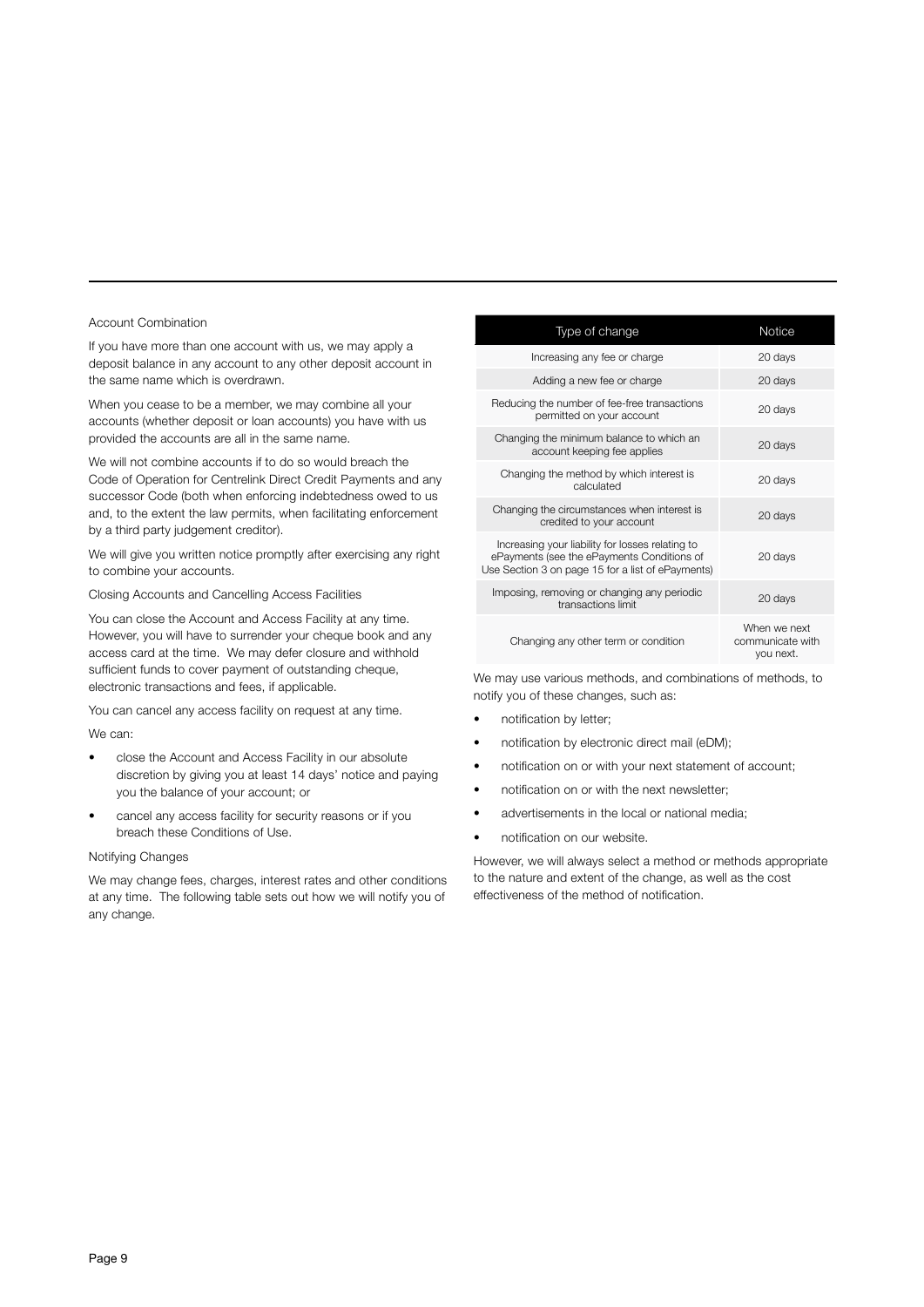How we send Notices & Statements

We may send you notices and statements:

- by post, to the address recorded in our records or to a mailing address you nominate;
- by fax;
- by email;
- by advertisement in the media, for some notices only.

If you agree, we may, instead of sending you a notice or statement, post notices or statements to our website for you to retrieve. We will tell you when information is available for you to retrieve, either at the time or on setting up a facility that will have regular postings to the website.

You can change your email address, or revert to receiving paper notices or statements, at any time.

Anti Money Laundering / Counter-Terrorist Financing and Sanctions

Under the Anti-Money Laundering and Counter-Terrorism Financing Act 2006, we may be required to:

- Collect information about you; and
- Disclose information relating to you or your account to Australian and overseas and others; and
- Stop, prohibit, delay, block or freeze transactions; and
- Close your account or deal with it in a way required by AML/ CTF laws; and
- Take other actions required by AML/CTF laws.

You must provide us with all information reasonably needed, and to comply with AML/CTF laws, sanctions, regulations, requests, directives and policies of Australian regulators as well as our policies associated with enforcing these laws.

We, nor any associate will be liable for any loss (whether direct or consequential and including without limitation loss of profit or interest) or damage suffered by any party, arising out of any action taken or any delay or failure by us, or any of our associates, in performing any of its duties or other obligations, caused in whole or in part by any steps taken as set out under this section headed "Anti-Money Laundering/Terrorist Financing and Sanctions."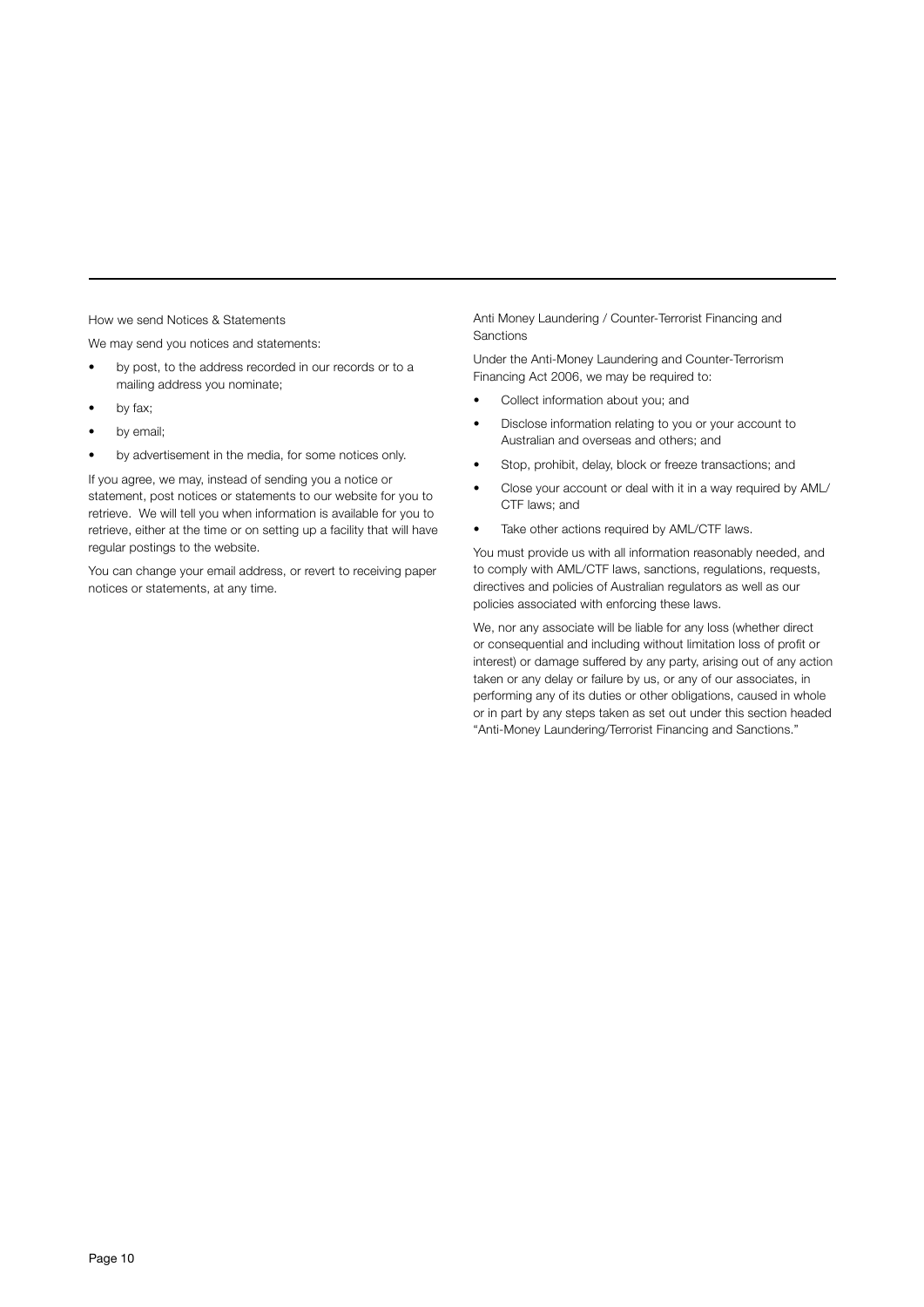# **Part B – Access Facilities**

#### **Chequing**

Chequing allows you to make payments by cheque. We will issue you with a cheque book and authorise you to draw cheques on our account at the National Australia Bank or another Bank as we choose. We will debit your account for the value of cheques you draw.

If you have insufficient funds in your nominated account, we may instruct the Bank to dishonour your cheque. However, we have a discretion to allow the cheque to be paid and to overdraw your account for this purpose. If you overdraw your account, we will charge you interest and fees. Please refer to the section Overdrawing an Account on page 8.

We may not give you access to chequing if your banking history with RSL Money is not satisfactory or if you are under 18 years of age.

#### Direct Debit

You can authorise a participating biller to debit amounts from your account, as and when you owe those amounts to the biller. The biller will provide you with a Direct Debit Request (DDR) Service Agreement for you to complete and sign to provide them with this authority.

To cancel the DDR Service Agreement, you can contact either the biller or us. If you contact us, we will promptly stop the facility. We suggest that you also contact the biller.

If you believe a direct debit initiated by a biller is wrong, you should contact the biller to resolve the issue. Alternatively, you may contact us. If you give us the information we require we will forward your claim to the biller. However, we are not liable to compensate you for your biller's error.

If you set up the payment on your Visa debit card, please contact us directly about unauthorised or irregular debits.

We can cancel your direct debit facility, in our absolute discretion, if 2 consecutive direct debit instructions are dishonoured. If we do this, billers will not be able to initiate a direct debit from your account under their DDR Service Agreement. Under the terms of their DDR Service Agreement, the biller may charge you a fee for each dishonour of their direct debit request.

#### PayPal

When you use PayPal you are authorising PayPal to debit amounts from your account as a biller under Direct Debit. Please note that:

- you are responsible for all PayPal debits to your account
- if you dispute a PayPal debit, you can contact PayPal directly or ask us to do so
- we are not responsible for compensating you for any disputed PayPal debit, or for reversing any disputed PayPal debit to your account
- if you want to cancel your direct debit arrangement with PayPal, you can contact PayPal directly or ask us to do so
- when you ask us to pass on a disputed transaction to PayPal, or your request to cancel your direct debit arrangement with PayPal, we will do so as soon as practicable but we are not responsible if PayPal fails to respond as soon as possible or at all.

Other third party payment services may operate in a similar way to PayPal.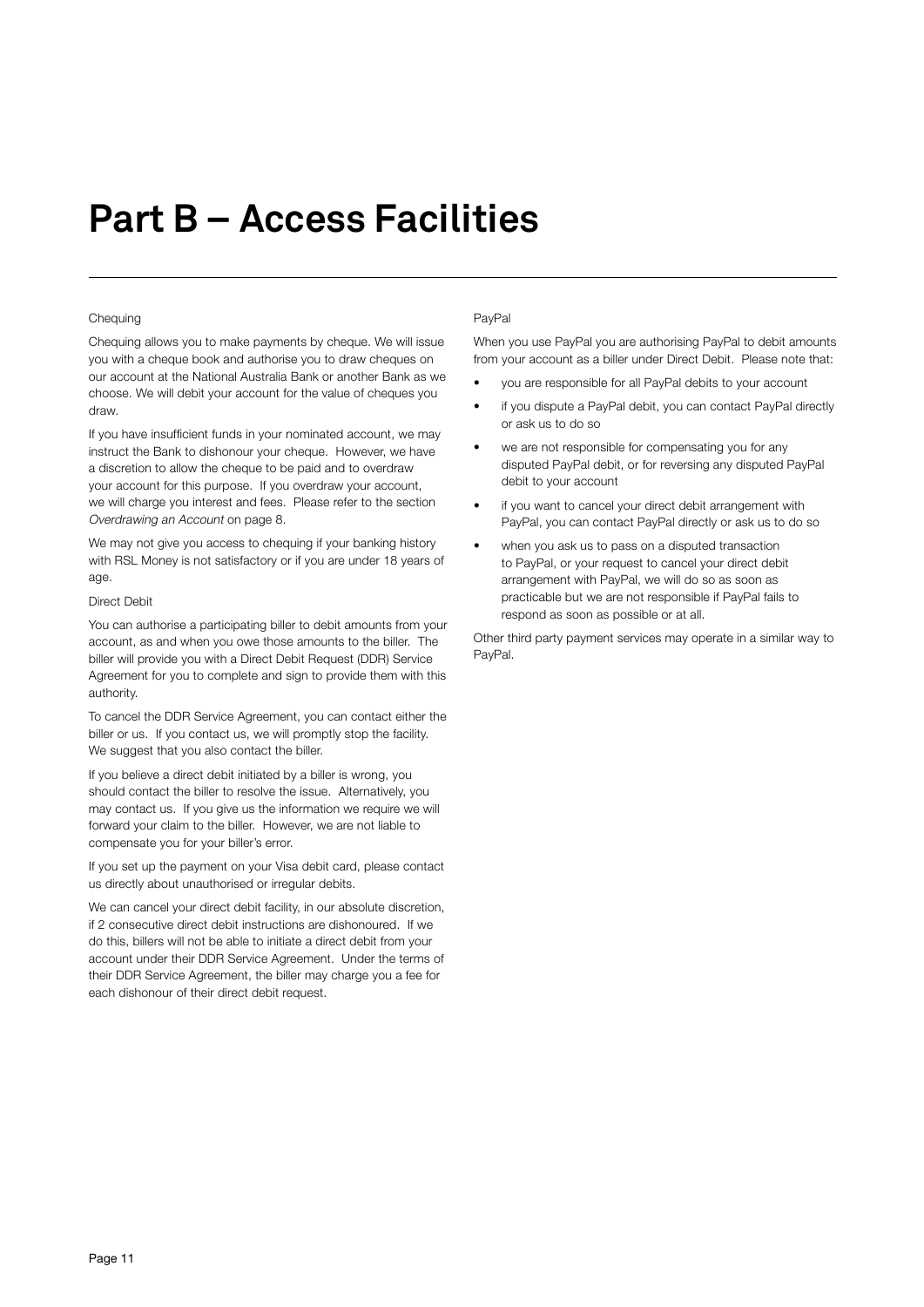# **PART C - ePayments Conditions of Use & Associated Electronic Access Facilities**

#### SECTION 1. INFORMATION ABOUT OUR EPAYMENT FACILITIES

You should follow the guidelines in the box below to protect against unauthorised use of your access card and pass code. These guidelines provide examples of security measures only and will not determine your liability for any losses resulting from unauthorised ePayments. Liability for such transactions will be determined in accordance with the ePayments Conditions of Use and the ePayments Code.

Important information you need to know before using a device to make electronic payments

- Sign the access card as soon as you receive it.
- Familiarise yourself with your obligations to keep your access card and pass codes secure.
- Familiarise yourself with the steps you have to take to report loss or theft of your access card or to report unauthorised use of your access card, BPAY®, internet or mobile banking.
- Immediately report lost, theft or unauthorised use.
- If you change a pass code, do not select a pass code which represents your birth date or a recognisable part of your name.
- Never write the pass code on the access card.
- Never write the pass code PIN on anything which is kept with or near the access card.
- Never lend the access card to anybody.
- Never tell or show the pass code to another person.
- Use care to prevent anyone seeing the pass code being

entered on a device.

- Keep a record of the VISA card number and the VISA Card Hotline telephone number for your area with your usual list of emergency telephone numbers.
- Check your statements regularly for any unauthorised use.
- Immediately notify us when you change your address.
- ALWAYS access the internet banking service only using the OFFICIAL URL addresses.
- If accessing internet banking on someone else's PC, laptop, tablet or mobile phone, ALWAYS DELETE your browsing history.
- ALWAYS REJECT any request to provide or to confirm details of your pass code. We will NEVER ask you to provide us with these details.

If you fail to ensure the security of your access card, access facility and pass codes you may increase your liability for unauthorised transaction.

These ePayment Conditions of Use govern all electronic transactions made using any one of our access cards or facilities, listed below:

- Visa Card
- BPAY
- Osko Payments
- Internet and Mobile Banking

You can use any of these electronic access facilities to access an account, as listed in the Summary of Accounts & Availability of Access Facilities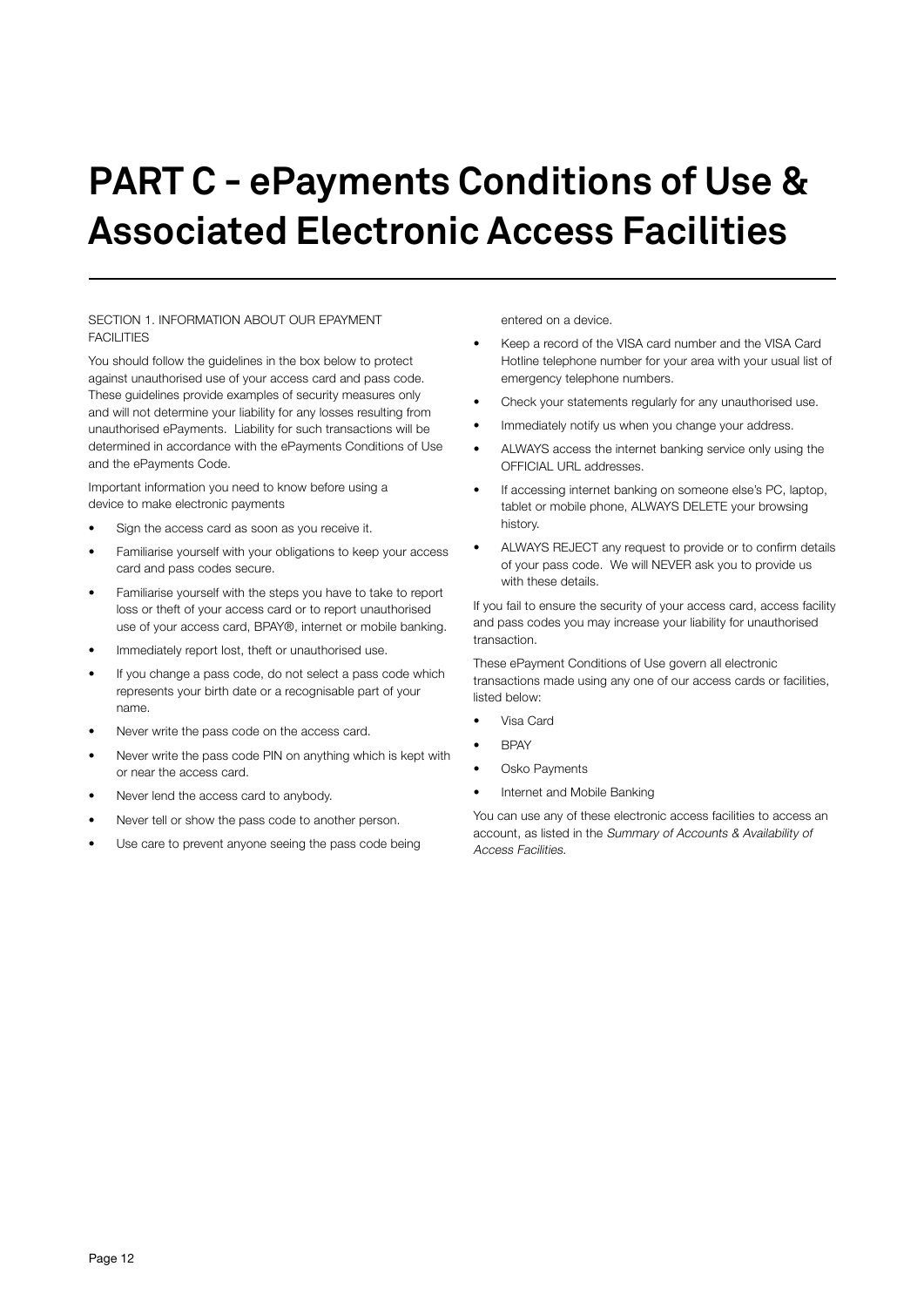#### Visa Card

Visa Card allows you to make payments at any retailer displaying the Visa Card logo, anywhere in the world. You can also withdraw cash from your account, anywhere in the world, using an ATM displaying the Visa Card logo. We will provide you with a PIN to use with your Visa Card. Visa Card also allows you:

- check your account balances;
- withdraw cash from your account;
- transfer money between accounts
- deposit cash or cheques into your account (at select ATMs only).

We may choose not to give you a Visa Card if your banking history with RSL Money is not satisfactory or if you are under 18 years of age.

Important information about chargebacks for VISA card

If you believe a Visa Card transaction was:

- for goods or services and the merchant did not deliver them; or
- for goods and services which did not match the description provided by the merchant,

then you can ask us to 'chargeback' the transaction, by reversing the payment to the merchant's financial institution. You can do so by telling us within 30 days after the date of the statement that shows the transaction and providing us with any information we may require.

You are not able to reverse a transaction authenticated using Verified by Visa unless we are liable as provided in the ePayments Conditions of Use.

You should inform us as soon as possible if you become aware of circumstances which might entitle you to a chargeback and let us have the cardholder's copy of the Visa transaction receipt in question.

Digital Wallet

You may load your Visa Card on to your mobile phone in a digital wallet app. Use of the Visa Card details, via the digital wallet, is governed by these Conditions of Use.

The Digital Wallet Provider is responsible for the functioning of the Digital Wallet, not us.

When you load the Card into Digital Wallet, there is a sharing of your personal information between us and the Digital Wallet Provider and between you and the Digital Wallet Provider.

Important information you need to know when using your digital wallet on a mobile phone

You must protect and keep confidential your User ID, phone lock, passcode, passwords, and all other information required for you to make purchases with your Card using the Digital Wallet.

Always protect your passcode by using a unique number or pattern that is not obvious or can be easily guessed. Take precautions when using your Digital Wallet. Try to memorise your passcode or carefully disguise it. Never keep a record of your passcode with your device, on your device or computer, or tell anyone your passcode.

Our Conditions of Use require you to report these events to us immediately:

- if your Device has been lost or stolen
- you believe your security credentials have been compromised
- if you believe there are errors
- if you suspect fraud associated with your Digital Wallet

You may become liable for any unauthorised transactions if you unreasonably delay notifying us.

#### SECTION 2. DEFINITIONS

- a) access card means an ATM card, debit card or credit card and includes our Visa Debit Card
- b) ATM means automatic teller machine
- c) business day means a day that is not a Saturday, a Sunday or a public holiday or bank holiday in the place concerned
- d) device means a device we give to a user that is used to perform a transaction. Examples include:
	- i) ATM card
	- ii) debit card or credit card
	- iii) token issued by a subscriber that generates a pass code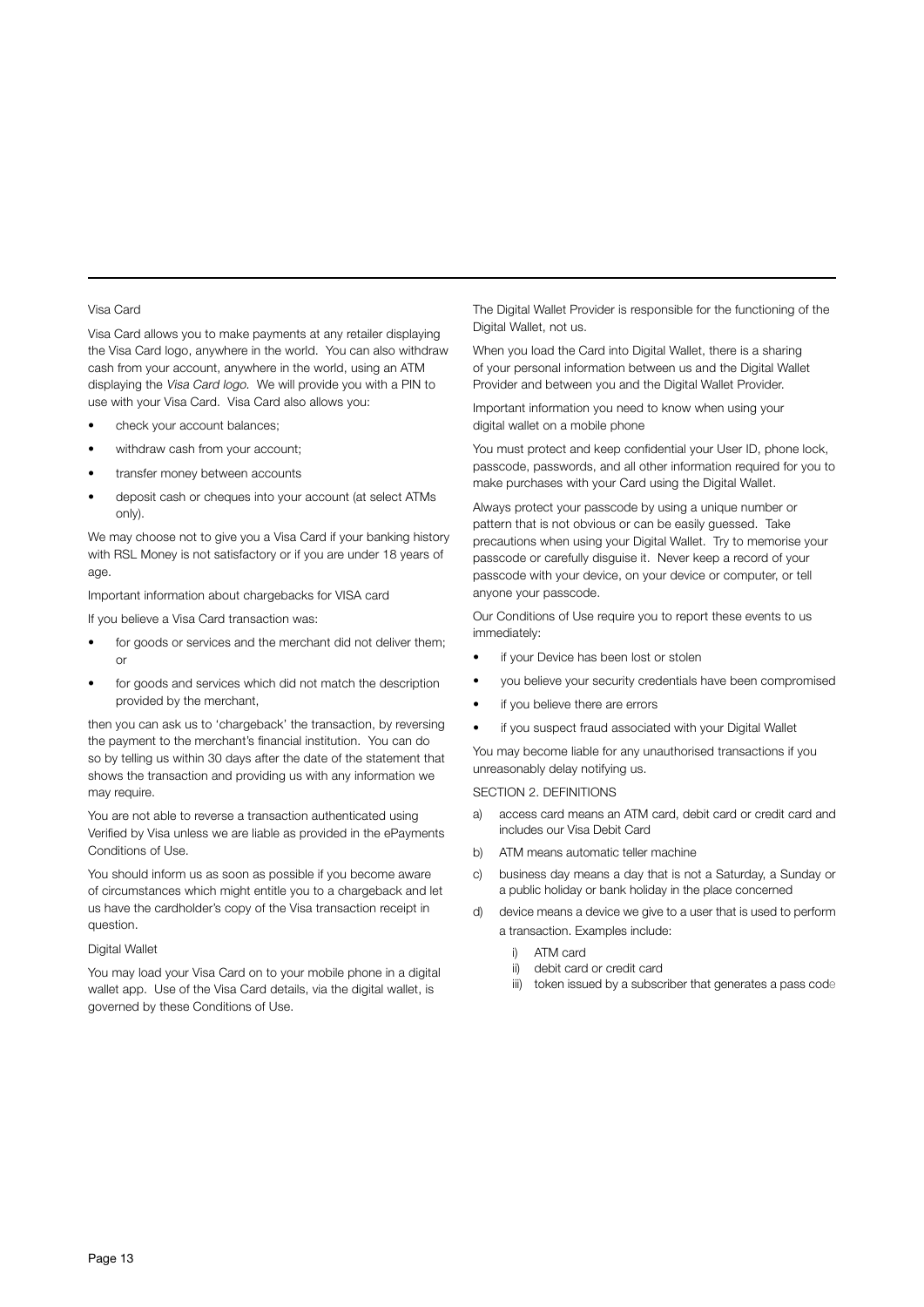- e) EFTPOS means electronic funds transfer at the point of sale—a network for facilitating transactions at point of sale
- f) facility means an arrangement through which you can perform transactions
- g) identifier means information that a user:
	- i) knows but is not required to keep secret, and
	- ii) must provide to perform a transaction

Examples include an account number or customer number.

- h) manual signature means a handwritten signature, including a signature written on paper and a signature written on an electronic tablet
- i) pass code means a password or code that the user must keep secret, that may be required to authenticate a transaction or user. A pass code may consist of numbers, letters, a combination of both, or a phrase. Examples include:
	- i) personal identification number (PIN)
	- ii) internet banking password
	- iii) mobile banking passcode
	- iv) secret question
	- v) code generated by a security token
	- vi) Osko Payments smart address (PayID).

A pass code does not include a number printed on a device (e.g. a security number printed on a credit or debit card).

- j) regular payment arrangement means either a recurring or an instalment payment agreement between you (the cardholder) and a Merchant in which you have preauthorised the Merchant to bill your account at predetermined intervals (eg. monthly or quarterly) or at intervals agreed by you. The amount may differ or be the same for each transaction.
- transaction means a transaction to which these ePayment Conditions of Use apply, as set out in Section 3
- l) unauthorised transaction means a transaction that is not authorised by a user
- m) user means you or an individual you have authorised to perform transactions on your account, including:
	- i) a third party signatory to your account
	- ii) person you authorise us to issue an additional card to.

#### SECTION 3. TRANSACTIONS

3.1. These ePayment Conditions of Use apply to payment, funds transfer and cash withdrawal transactions that are:

a) initiated using electronic equipment, and

b) not intended to be authenticated by comparing a manual signature with a specimen signature.

3.2. Without limiting clause 3.1, these ePayment Conditions of Use apply to the following transactions:

- a) electronic card transactions, including ATM, EFTPOS, credit card and debit card transactions that are not intended to be authenticated by comparing a manual signature with a specimen signature
- b) bill payment transactions
- c) internet and mobile banking transactions, including 'Pay Anyone'
- d) online transactions performed using a card number and expiry date
- e) online bill payments (including BPAY)
- f) direct debits
- g) transactions using mobile devices
- h) Osko Payments

#### SECTION 4. WHEN YOU ARE NOT LIABLE FOR LOSS

4.1. You are not liable for loss arising from an unauthorised transaction if the cause of the loss is any of the following:

- a) fraud or negligence by our employee or agent, a third party involved in networking arrangements, or a merchant or their employee or agent
- b) a device, identifier or pass code which is forged, faulty, expired or cancelled
- c) a transaction requiring the use of a device and/or pass code that occurred before the user received the device and/or pass code (including a reissued device and/or pass code)
- d) a transaction being incorrectly debited more than once to the same facility
- an unauthorised transaction performed after we have been informed that a device has been misused, lost or stolen, or the security of a pass code has been breached.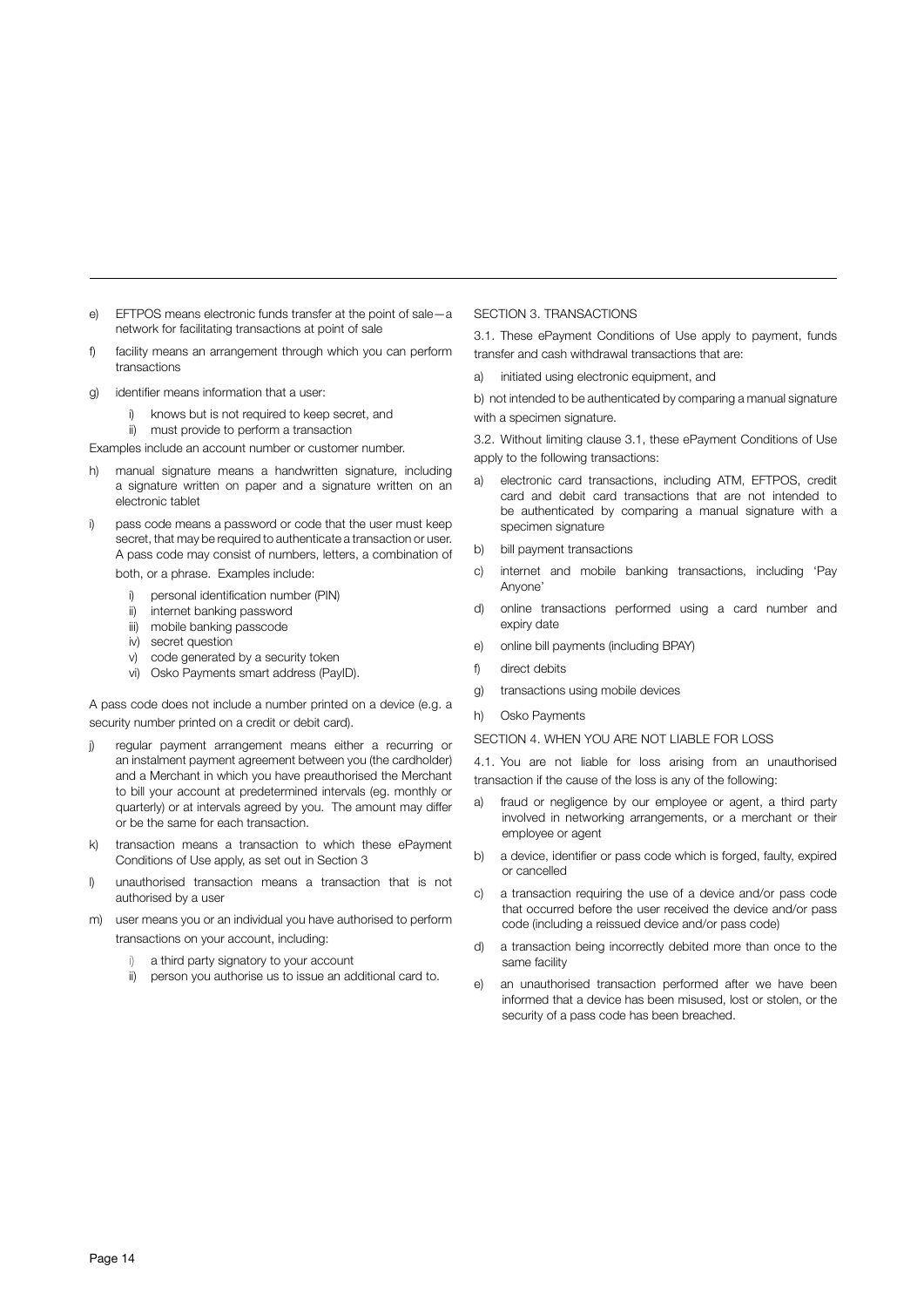4.2. You are not liable for loss arising from an unauthorised transaction that can be made using an identifier without a pass code or device. Where a transaction can be made using a device, or a device and an identifier, but does not require a pass code, you are liable only if the user unreasonably delays reporting the loss or theft of the device.

4.3. You are not liable for loss arising from an unauthorised transaction where it is clear that a user has not contributed to the loss.

4.4. In a dispute about whether a user received a device or pass code:

- a) there is a presumption that the user did not receive it, unless we can prove that the user did receive it
- b) we can prove that a user received a device or pass code by obtaining an acknowledgement of receipt from the user
- c) we may not rely on proof of delivery to a user's correct mailing or electronic address as proof that the user received the device or pass code.

#### SECTION 5. WHEN YOU ARE LIABLE FOR LOSS

5.1. If Section 4 does not apply, you may only be made liable for losses arising from an unauthorised transaction in the circumstances specified in this Section 5.

5.2. Where we can prove on the balance of probability that a user contributed to a loss through fraud, or breaching the pass code security requirements in Section 6:

- a) you are liable in full for the actual losses that occur before the loss, theft or misuse of a device or breach of pass code security is reported to us
- b) you are not liable for the portion of losses:
	- i) incurred on any one day that exceeds any applicable daily transaction limit
	- ii) incurred in any period that exceeds any applicable periodic transaction limit
	- iii) incurred that exceeds the balance on the facility, including any pre-arranged credit
	- iv) incurred on any facility that we and you had not agreed could be accessed using the device or identifier and/or pass code used to perform the transaction.
- 5.3. Where:
- a) more than one pass code is required to perform a transaction: and
- b) we prove that a user breached the pass code security requirements in Section 6 for one or more of the required pass codes, but not all of the required pass codes
- c) you are liable under clause 5.2 only if we also prove on the balance of probability that the breach of the pass code security requirements under Section 6 was more than 50% responsible for the losses, when assessed together with all the contributing causes.

5.4. You are liable for losses arising from unauthorised transactions that occur because a user contributed to losses by leaving a card in an ATM, as long as the ATM incorporates reasonable safety standards that mitigate the risk of a card being left in the ATM.

Note: Reasonable safety standards that mitigate the risk of a card being left in an ATM include ATMs that capture cards that are not removed after a reasonable time and ATMs that require a user to swipe and then remove a card in order to commence a transaction.

5.5. Where we can prove, on the balance of probability, that a user contributed to losses resulting from an unauthorised transaction by unreasonably delaying reporting the misuse, loss or theft of a device, or that the security of all pass codes has been breached, you:

- a) are liable for the actual losses that occur between:
	- when the user became aware of the security compromise, or should reasonably have become aware in the case of a lost or stolen device, and
	- ii) when the security compromise was reported to us
- b) are not liable for any portion of the losses:
	- i) incurred on any one day that exceeds any applicable daily transaction limit
	- incurred in any period that exceeds any applicable periodic transaction limit
	- iii) that exceeds the balance on the facility, including any pre-arranged credit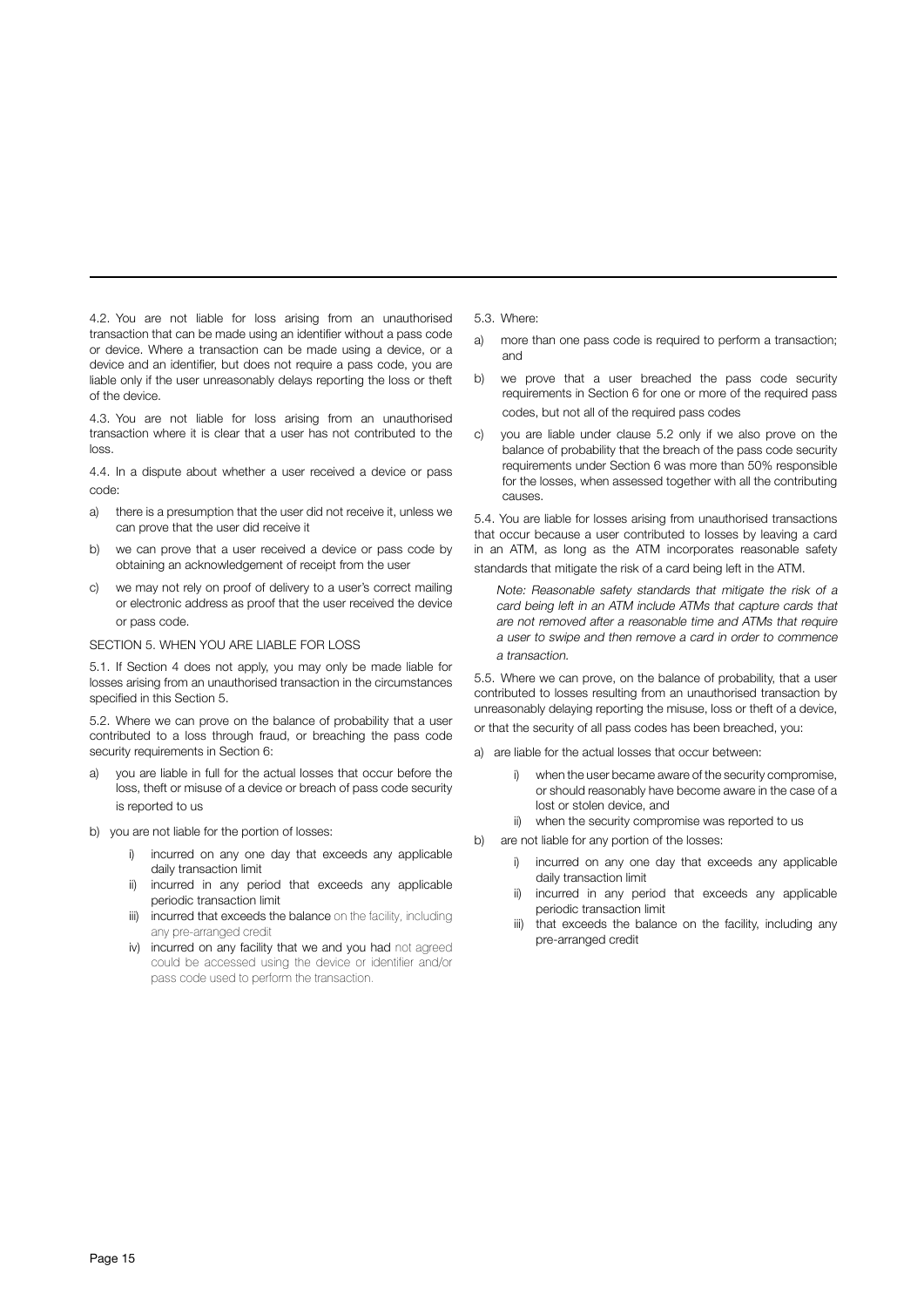(iv) incurred on any facility that we and you had not agreed could be accessed using the device and/or pass code used to perform the transaction.

Note: You may be liable under clause 5.5 if you were the user who contributed to the loss, or if a different user contributed to the loss.

5.6. Where a pass code was required to perform an unauthorised transaction, and clauses 5.2-5.5 do not apply, you are liable for the least of:

- a) \$150, or a lower figure determined by us
- b) the balance of the facility or facilities which we and you have agreed can be accessed using the device and/or pass code, including any prearranged credit
- c) the actual loss at the time that the misuse, loss or theft of a device or breach of pass code security is reported to us, excluding that portion of the losses incurred on any one day which exceeds any relevant daily transaction or other periodic transaction limit.

5.7. In deciding whether on the balance of probabilities we have proved that a user has contributed to losses under clauses 5.2 and 5.5:

- a) we must consider all reasonable evidence, including all reasonable explanations for the transaction occurring
- b) the fact that a facility has been accessed with the correct device and/or pass code, while significant, does not, of itself, constitute proof on the balance of probability that a user contributed to losses through fraud or a breach of the pass code security requirements in Section 6
- c) the use or security of any information required to perform a transaction that is not required to be kept secret by users (for example, the number and expiry date of a device) is not relevant to a user's liability.

5.8. If a user reports an unauthorised transaction on a credit card account, debit card account or charge card account we will not hold you liable for losses under Section 5 for an amount greater than your liability if we exercised any rights we had under the rules of the card scheme at the time the report was made, against other parties to the scheme (for example, charge-back rights).

This clause does not require us to exercise any rights we may have under the rules of the card scheme. However, we cannot hold you liable under this clause for a greater amount than would apply if we had exercised those rights.

#### SECTION 6. PASS CODE SECURITY REQUIREMENTS

6.1. Section 6 applies where one or more pass codes are needed to perform a transaction.

6.2. A user must not:

- a) voluntarily disclose one or more pass codes to anyone, including a family member or friend
- b) where a device is also needed to perform a transaction, write or record pass code(s) on a device, or keep a record of the pass code(s) on anything:
	- (i) carried with a device
	- (ii) liable to loss or theft simultaneously with a device unless the user makes a reasonable attempt to protect the security of the pass code
- c) where a device is not needed to perform a transaction, keep a written record of all pass codes required to perform transactions on one or more articles liable to be lost or stolen simultaneously, without making a reasonable attempt to protect the security of the pass code(s).

6.3. For the purpose of clauses 6.2(b)–6.2(c), a reasonable attempt to protect the security of a pass code record includes making any reasonable attempt to disguise the pass code within the record, or prevent unauthorised access to the pass code record, including by:

- a) hiding or disguising the pass code record among other records
- b) hiding or disguising the pass code record in a place where a pass code record would not be expected to be found
- c) keeping a record of the pass code record in a securely locked container
- d) preventing unauthorised access to an electronically stored record of the pass code record.

#### This list is not exhaustive.

6.4. A user must not act with extreme carelessness in failing to protect the security of all pass codes where extreme carelessness means a degree of carelessness that greatly exceeds what would normally be considered careless behaviour.

Note 1: An example of extreme carelessness is storing a user name and pass word for internet banking in a diary, BlackBerry or computer that is not password protected under the heading 'Internet banking codes'.

Note 2: For the obligations applying to the selection of a pass code by a user, see clause 6.5.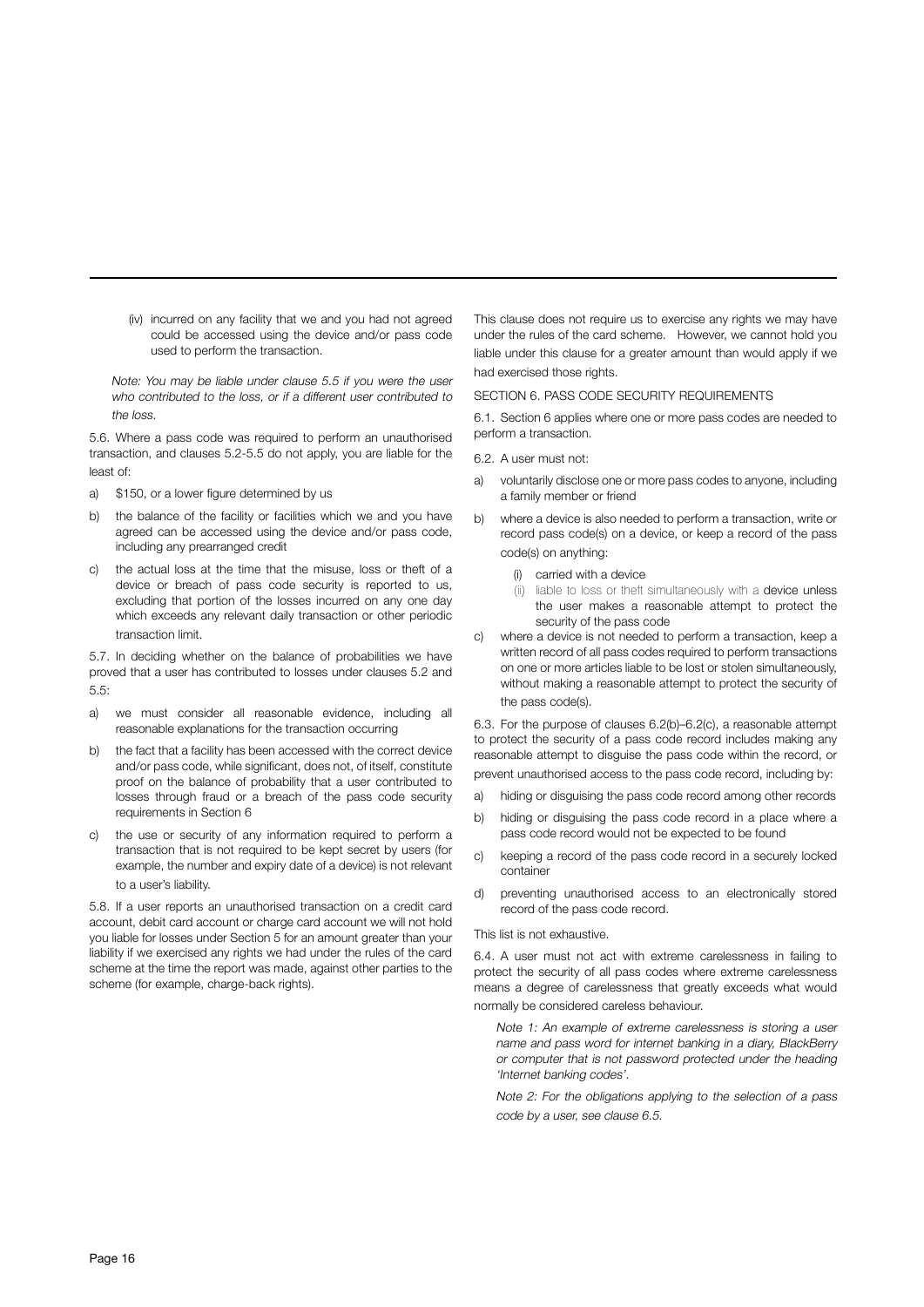6.5. A user must not select a numeric pass code that represents their birth date, or an alphabetical pass code that is a recognisable part of their name, if we have:

- a) specifically instructed the user not to do so
- b) warned the user of the consequences of doing so.

6.6. The onus is on us to prove, on the balance of probability, that we have complied with clause 6.5.

6.7. Where we expressly authorise particular conduct by a user, either generally or subject to conditions, a user who engages in the conduct, complying with any conditions, does not breach the pass code security requirements in Section 6.

6.8. Where we expressly or implicitly promote, endorse or authorise the use of a service for accessing a facility (for example, by hosting an access service on our electronic address), a user who discloses, records or stores a pass code that is required or recommended for the purpose of using the service does not breach the pass code security requirements in Section 6.

#### SECTION 7. LIABILITY FOR LOSS CAUSED BY SYSTEM OR EQUIPMENT MALFUNCTION

7.1. You are not liable for loss caused by the failure of a system or equipment provided by any party to a shared electronic network to complete a transaction accepted by the system or equipment in accordance with a user's instructions.

7.2. Where a user should reasonably have been aware that a system or equipment provided by any party to a shared electronic network was unavailable or malfunctioning, our liability is limited to:

- a) correcting any errors
- b) refunding any fees or charges imposed on the user.
- SECTION 8. NETWORK ARRANGEMENTS
- 8.1. We must not avoid any obligation owed to you on the basis that:
- a) we are a party to a shared electronic payments network
- b) another party to the network caused the failure to meet the obligation.
- 8.2. We must not require you to:
- a) raise a complaint or dispute about the processing of a transaction with any other party to a shared electronic payments network

b) have a complaint or dispute investigated by any other party to a shared electronic payments network.

#### SECTION 9. MISTAKEN INTERNET PAYMENTS

9.1. In this Section 9:

- a) direct entry means a direct debit or direct credit
- b) mistaken internet payment means a payment by a user through a 'Pay Anyone' internet banking facility and processed by an ADI through direct entry where funds are paid into the account of an unintended recipient because the user enters or selects a Bank/State/Branch (BSB) number and/or identifier that does not belong to the named and/or intended recipient as a result of:
	- i) the user's error, or
	- ii) the user being advised of the wrong BSB number and/or identifier.

This does not include payments made using BPAY.

- c) receiving ADI means an ADI whose member has received an internet payment
- d) unintended recipient means the recipient of funds as a result of a mistaken internet payment

9.2. When you report a mistaken internet payment, we must investigate whether a mistaken internet payment has occurred.

9.3. If we are satisfied that a mistaken internet payment has occurred, we must send the receiving ADI a request for the return of the funds

Note: Under the ePayments Code, the receiving ADI must within 5 business days:

- 1) acknowledge the request by the sending ADI for the return of funds, and
- 2) advise the sending ADI whether there are sufficient funds in the account of the unintended recipient to cover the mistaken internet payment.

9.4. If we are not satisfied that a mistaken internet payment has occurred, we will not take any further action.

9.5. We must inform you of the outcome of the reported mistaken internet payment in writing and within 30 business days of the day on which the report is made.

9.6. You may complain to us about how the report is dealt with, including that we and/or the receiving ADI:

- a) are not satisfied that a mistaken internet payment has occurred
- b) have not complied with the processes and timeframes set out in clauses 9.2-9.5, or as described in the box below.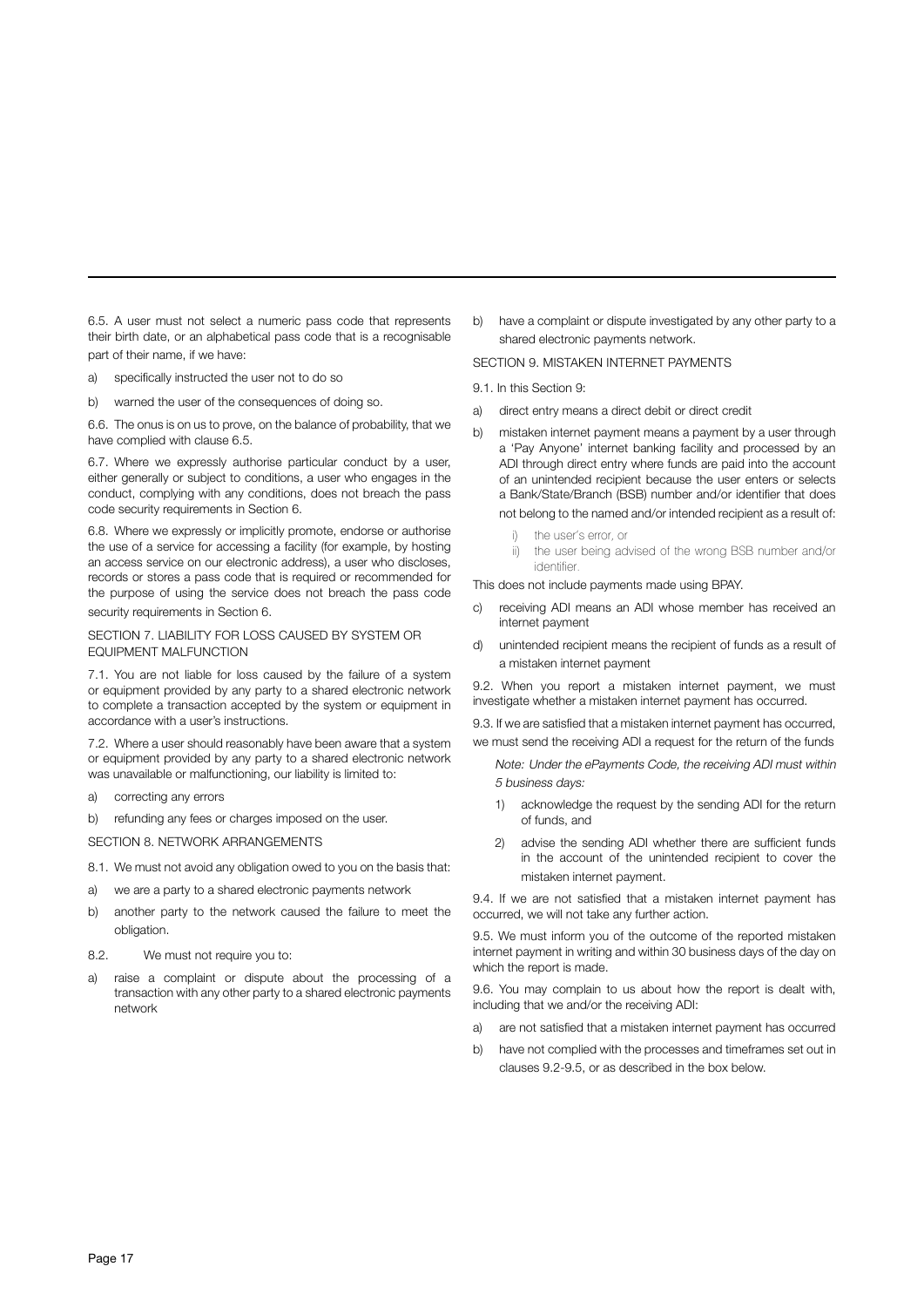9.7. When we receive a complaint under clause 9.6 we must:

- a) deal with the complaint under our internal dispute resolution procedures
- b) not require you to complain to the receiving ADI.

9.8. If you are not satisfied with the outcome of a complaint, you are able to complain to our external dispute resolution scheme provider.

Note: If we are unable to return funds to you because the unintended recipient of a mistaken internet payment does not cooperate, you can complain to our external dispute resolution scheme provider.

Information about a receiving ADI's obligations after we request return of funds

The information set out in this box is to explain the process for retrieving mistaken payments under the ePayments Code, setting out what the processes are, and what you are entitled to do.

This information does not give you any contractual entitlement to recover the mistaken payment from us or to recover the mistaken payment from the receiving ADI.

1. Process where funds are available and report is made within 10 business days

- If satisfied that a mistaken internet payment has occurred, the receiving ADI must return the funds to the sending ADI, within 5 business days of receiving the request from the sending ADI if practicable or such longer period as is reasonably necessary, up to a maximum of 10 business days.
- If not satisfied that a mistaken internet payment has occurred, the receiving ADI may seek the consent of the unintended recipient to return the funds to the holder.
- The sending ADI must return the funds to the holder as soon as practicable.

2. Process where funds are available and report is made within 10 business days & 7 months

- The receiving ADI must complete its investigation into the reported mistaken payment within 10 business days of receiving the request.
- If satisfied that a mistaken internet payment has occurred, the receiving ADI must:
	- » prevent the unintended recipient from withdrawing the funds for 10 further business days, and
- » notify the unintended recipient that it will withdraw the funds from their account, if the unintended recipient does not establish that they are entitled to the funds within 10 business days commencing on the day the unintended recipient was prevented from withdrawing the funds.
- If the unintended recipient does not, within 10 business days, establish that they are entitled to the funds, the receiving ADI must return the funds to the sending ADI within 2 business days after the expiry of the 10 business day period, during which the unintended recipient is prevented from withdrawing the funds from their account.
- If the receiving ADI is not satisfied that a mistaken internet payment has occurred, it may seek the consent of the unintended recipient to return the funds to the holder.
- The sending ADI must return the funds to the holder as soon as practicable.

3. Process where funds are available and report is made after 7 months

- If the receiving ADI is satisfied that a mistaken internet payment has occurred, it must seek the consent of the unintended recipient to return the funds to the user.
- If not satisfied that a mistaken internet payment has occurred, the receiving ADI may seek the consent of the unintended recipient to return the funds to the holder.

If the unintended recipient consents to the return of the funds:

- the receiving ADI must return the funds to the sending ADI, and
- the sending ADI must return the funds to the holder as soon as practicable.
- 4. Process where funds are not available
- Where the sending ADI and the receiving ADI are satisfied that a mistaken internet payment has occurred, but there are not sufficient credit funds available in the account of the unintended recipient to the full value of the mistaken internet payment, the receiving ADI must use reasonable endeavours to retrieve the funds from the unintended recipient for return to the holder (for example, by facilitating repayment of the funds by the unintended recipient by instalments).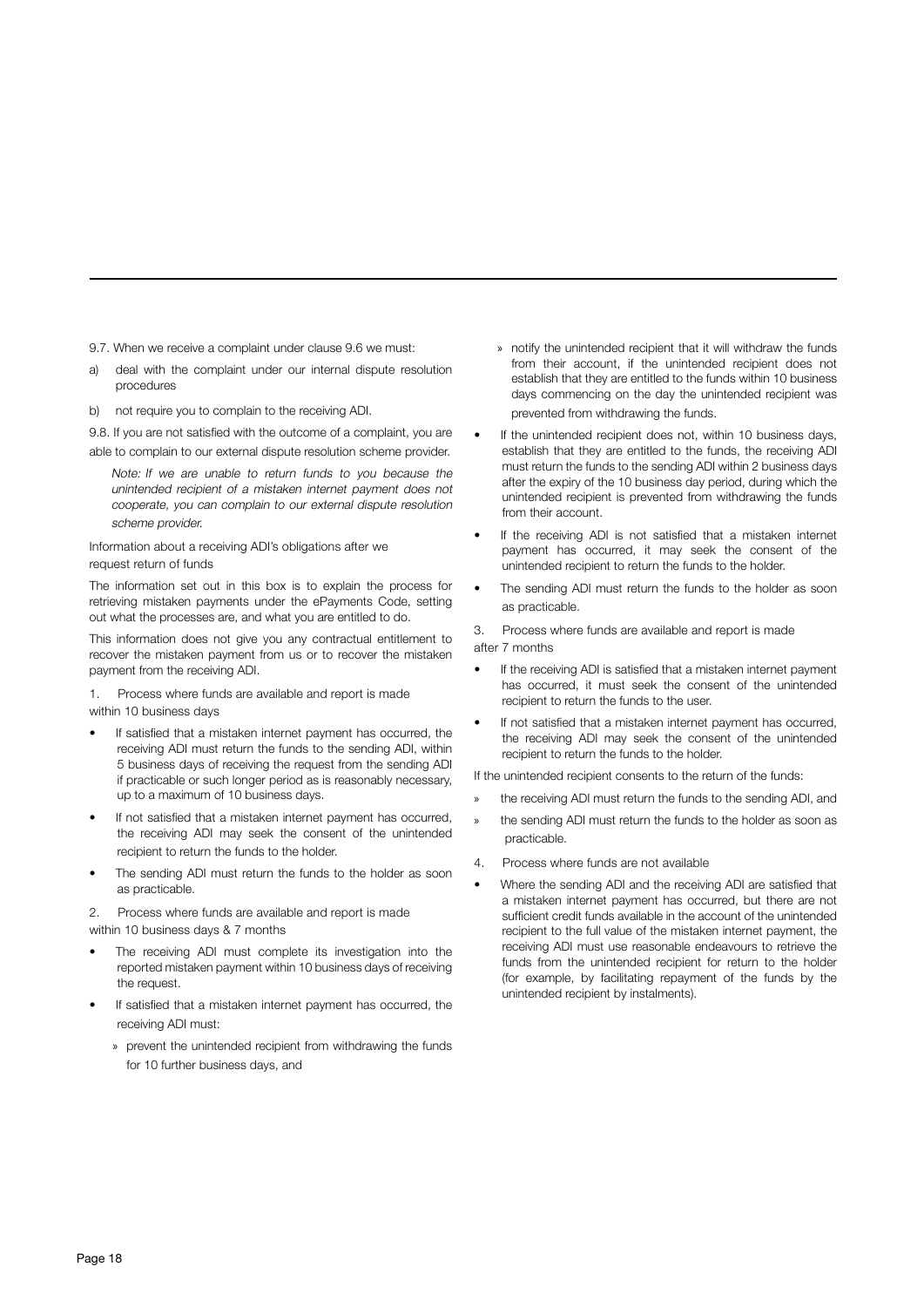#### SECTION 10. USING INTERNET AND MOBILE BANKING

10.1. We do not warrant that:

- a) the information available to you about your accounts through our internet and mobile banking service is always up to date;
- b) you will have 24 hours a day, 7 days per week, access to internet and mobile banking.
- c) data you transmit via internet and mobile banking is totally secure.

#### SECTION 11. HOW TO REPORT LOSS, THEFT OR UNAUTHORISED USE OF YOUR ACCESS CARD OR PASS CODE

11.1. If you believe your access card has been misused, lost or stolen or the pass code has become known to someone else, you must immediately contact us during business hours or the access card HOTLINE at any time.

Please refer to How to Contact Us on page 2 for our contact details.

11.2. We will acknowledge your notification by giving you a reference number that verifies the date and time you contacted us. Please retain this reference number.

11.3. The access card HOTLINE is available 24 hours a day, 7 days a week.

11.4. If the access card HOTLINE is not operating when you attempt notification, nevertheless, you must report the loss, theft or unauthorised use to us as soon as possible during business hours. We will be liable for any losses arising because the access card HOTLINE is not operating at the time of attempted notification, provided you report the loss, theft or unauthorised use to us as soon as possible during business hours.

11.5. If the loss, theft or misuse, occurs OUTSIDE AUSTRALIA you must notify an organisation displaying the VISA sign and also then confirm the loss, theft or misuse of the card:

- a) with us by telephone or priority paid mail as soon as possible; or
- b) by telephoning the VISA Card Hotline number for the country you are in.

VISA CARD HOTLINE

Australia wide toll free

1800 648 027

Sydney Metropolitan Area

9959 7480

#### SECTION 12. HOW TO REPORT UNAUTHORISED USE OF INTERNET AND MOBILE BANKING

12.1. If you believe that your pass word/code for internet/mobile banking transactions have been misused, lost or stolen, or, where relevant, your pass code has become known to someone else, you must contact us immediately.

Please refer to How to Contact Us on page 2 for our contact details. We will acknowledge your notification by giving you a reference number that verifies the date and time you contacted us. Please retain this reference number.

12.2. If you believe an unauthorised transaction has been made and your access method uses a pass code, you should change that pass code.

#### SECTION 13. USING THE ACCESS CARD

13.1. You agree to sign the access card immediately upon receiving it and before using it as a means of preventing fraudulent or unauthorised use of access card. You must ensure that any other cardholder you authorise also signs their access card immediately upon receiving it and before using it.

13.2. We will advise you from time to time:

- a) what transactions may be performed using access card;
- b) what ATMs of other financial institutions may be used; and
- c) what the daily cash withdrawal limits are.

Please refer to the Schedule of Fees & Charges brochure for details of current transaction limits

13.3. You may only use your access card to perform transactions on those accounts we permit. We will advise you of the accounts which you may use your access card to access.

13.4. The access card always remains our property.

SECTION 14. USING VISA OUTSIDE AUSTRALIA

14.1. All transactions made in a foreign currency on the Visa Card will be converted into Australian currency by Visa Worldwide, and calculated at a wholesale market rate selected by Visa from within a range of wholesale rates or the government mandated rate that is in effect one day prior to the Central Processing Date (that is, the date on which Visa processes the transaction).

14.2. All transactions made in a foreign currency on the Visa Card are subject to a conversion fee. Please refer to the Schedule of Fees & Charges brochure for the current conversion fee.

14.3. Some overseas merchants and electronic terminals charge a surcharge for making a transaction using your Visa card. Once you have confirmed that transaction you will not be able to dispute the surcharge. The surcharge may appear on your statement as part of the purchase price.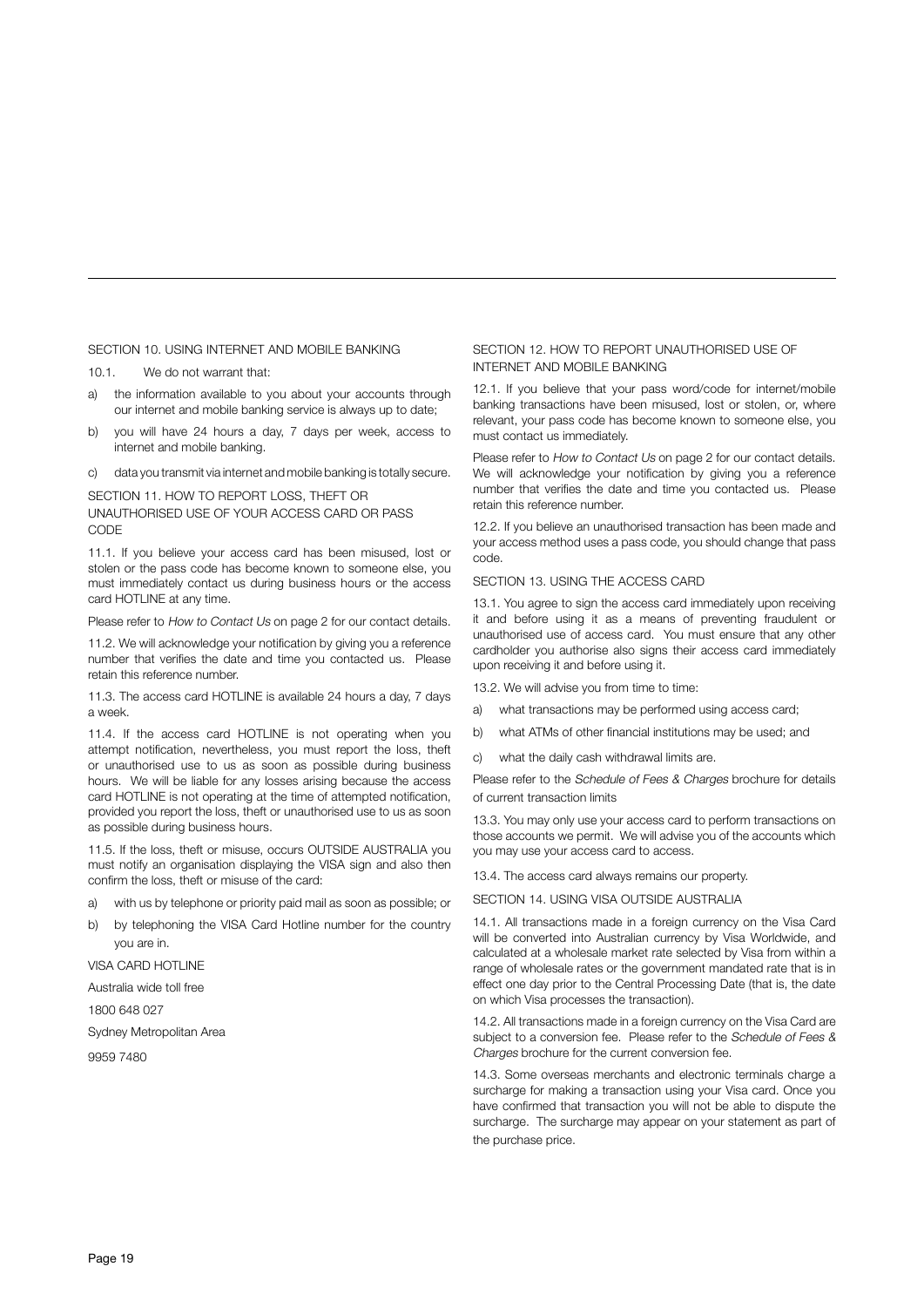14.4. Some overseas merchants and electronic terminals allow the cardholder the option to convert the value of the Transaction into Australian dollars at the point of sale, also known as Dynamic Currency Conversion. Once you have confirmed the transaction you will not be able to dispute the exchange rate applied.

#### SECTION 15. ADDITIONAL ACCESS CARD

15.1. You may authorise us, if we agree, to issue an additional access card to an additional cardholder provided this person is over the age of 18 (unless we agree to a younger age).

15.2. You will be liable for all transactions carried out by this cardholder.

15.3. We will give each additional cardholder a separate pass code.

15.4. You must ensure that any additional cardholders protect their access card and pass code in the same way as these ePayment Conditions of Use require you to protect access card and pass code.

15.5. To cancel the additional access card you must notify us in writing. However, this cancellation may not be effective until the additional access card is returned to us or you have taken all reasonable steps to have the additional access card returned to us.

15.6. You will not be liable for the continued use of the additional access card from the date that you have:

- a) notified us that you want it cancelled; and
- b) taken all reasonable steps to have the additional access card returned to us.

Please note that if you are unable to return the additional access card to us, we may require you to make a written statement describing the steps you have taken to return the card.

#### SECTION 16. USE AFTER CANCELLATION OR EXPIRY OF ACCESS CARD

16.1. You must not use your access card:

- a) before the valid date or after the expiration date shown on the face of access card; or
- b) after the access card has been cancelled.

16.2. You will continue to be liable to reimburse us for any indebtedness

#### SECTION 17. EXCLUSIONS OF ACCESS CARD WARRANTIES AND REPRESENTATIONS

17.1. We do not warrant that merchants or ATMs displaying access card signs or promotional material will accept access card.

17.2. We do not accept any responsibility should a merchant, bank or other institution displaying access card signs or promotional material, refuse to accept or honour access card.

17.3. We are not responsible for any defects in the goods and services you acquire through the use of the Visa Card. You acknowledge and accept that all complaints about these goods and services must be addressed to the supplier or merchant of those goods and services.

#### SECTION 18. CANCELLATION OF ACCESS CARD OR OF ACCESS TO HOME BANKING SERVICE, BPAY OR OSKO

18.1. You may cancel your access card, your access to internet and mobile banking, BPAY or Osko at any time by giving us written notice.

18.2. We may immediately cancel or suspend your access card or your access to internet and mobile banking, BPAY or Osko at any time:

- a) for security reasons,
- b) if you breach these Conditions of Use
- c) you, or someone acting on your behalf, is being fraudulent
- d) we suspect that you are using Osko in a manner that is likely to affect our ability to continue providing Osko to you or our other members
- e) if we cease to be a participant in Osko.
- f) in the case of an access card, we may cancel the access card by capture of the access card at any ATM.

18.3. We may cancel your access card or your access to internet and mobile banking, BPAY or Osko for any reason by giving you 30 days' notice. The notice does not have to specify the reasons for cancellation.

18.4. In the case of an access card, you will be liable for any transactions you make using your access card before the access card is cancelled but which are not posted to your account until after cancellation of access card.

18.5. In the case of internet and mobile banking, BPAY or Osko, if, despite the cancellation of your access to internet and mobile banking, BPAY or Osko, you carry out a transaction using the relevant access method, you will remain liable for that transaction.

18.6. Your access card or your access to internet and mobile banking, BPAY or Osko will be terminated when:

we notify you that we have cancelled your access card or your access method to the account with us;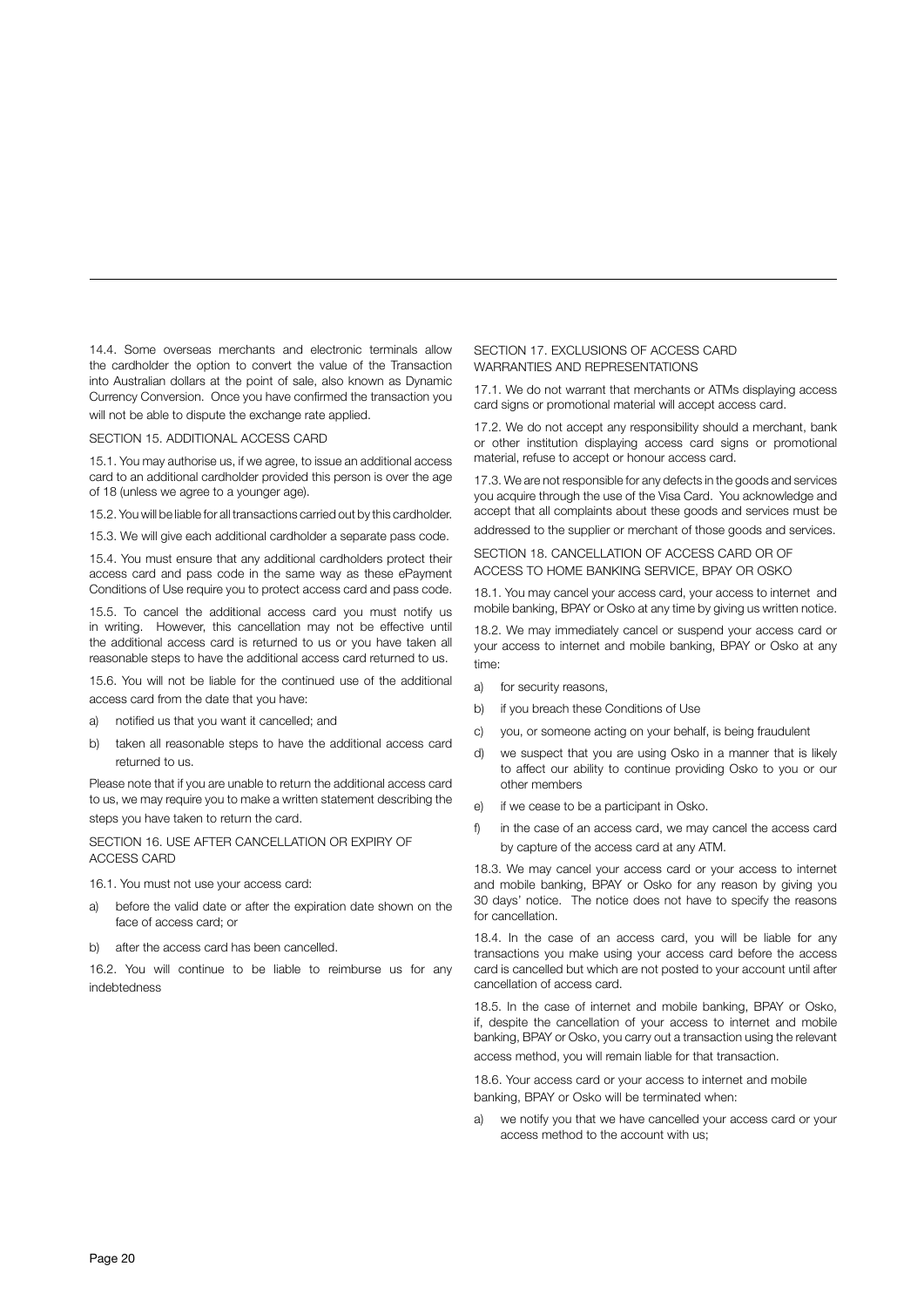- b) you close the last of your accounts with us to which the access card applies or which has internet and mobile banking, BPAY or Osko access;
- c) you cease to be our member; or
- d) you alter the authorities governing the use of your account or accounts to which the access card applies or which has internet and mobile banking, BPAY or Osko access (unless we agree otherwise).

18.7. In the case of access card, we may demand the return or destruction of any cancelled access card.

#### SECTION 19. USING BPAY

19.1. You can use BPAY® to pay bills bearing the BPAY logo from those accounts that have the BPAY facility.

19.2. When you tell us to make a BPAY payment you must tell us the biller's code number (found on your bill), your Customer Reference Number (eg. your account number with the biller), the amount to be paid and the account from which the amount is to be paid.

19.3. We cannot effect your BPAY instructions if you do not give us all the specified information or if you give us inaccurate information.

Please note that, legally, the receipt by a biller of a mistaken or erroneous payment does not necessarily discharge, wholly or in part, the underlying debt you owe that biller.

#### SECTION 20. PROCESSING BPAY PAYMENTS

20.1. We will attempt to make sure that your BPAY payments are processed promptly by participants in BPAY, and you must tell us promptly if:

- a) you become aware of any delays or mistakes in processing your BPAY payment;
- b) you did not authorise a BPAY payment that has been made from your account; or
- c) you think that you have been fraudulently induced to make a BPAY payment.

Please keep a record of the BPAY receipt numbers on the relevant bills.

20.2. A BPAY payment instruction is irrevocable.

20.3. Except for future-dated payments you cannot stop a BPAY payment once you have instructed us to make it and we cannot reverse it.

20.4. We will treat your BPAY payment instruction as valid if, when you give it to us, you use the correct access method.

20.5. You should notify us immediately if you think that you have made a mistake (except for a mistake as to the amount you meant to pay).

Please note that you must provide us with written consent addressed to the biller who received that BPAY payment. If you do not give us that consent, the biller may not be permitted under law to disclose to us the information we need to investigate or rectify that BPAY payment.

20.6. A BPAY payment is treated as received by the biller to whom it is directed:

- a) on the date you direct us to make it, if we receive your direction by the cut off time on a banking business day, that is, a day in Sydney or Melbourne when banks can effect settlements through the Reserve Bank of Australia; and
- b) otherwise, on the next banking business day after you direct us to make it.
- c) Please note that the BPAY payment may take longer to be credited to a biller if you tell us to make it on a Saturday, Sunday or a public holiday or if another participant in BPAY does not process a BPAY payment as soon as they receive its details.

20.7. Notwithstanding this, a delay may occur processing a BPAY payment if:

- a) there is a public or bank holiday on the day after you instruct us to make the BPAY payment;
- b) you tell us to make a BPAY payment on a day which is not a banking business day or after the cut off time on a banking business day; or
- c) a biller, or another financial institution participating in BPAY, does not comply with its BPAY obligations.

20.8. If we are advised that your payment cannot be processed by a biller, we will:

- a) advise you of this;
- b) credit your account with the amount of the BPAY payment; and
- c) take all reasonable steps to assist you in making the BPAY payment as quickly as possible.

20.9. You must be careful to ensure you tell us the correct amount you wish to pay. If you make a BPAY payment and later discover that:

a) the amount you paid was greater than the amount you needed to pay you must contact the biller to obtain a refund of the excess; or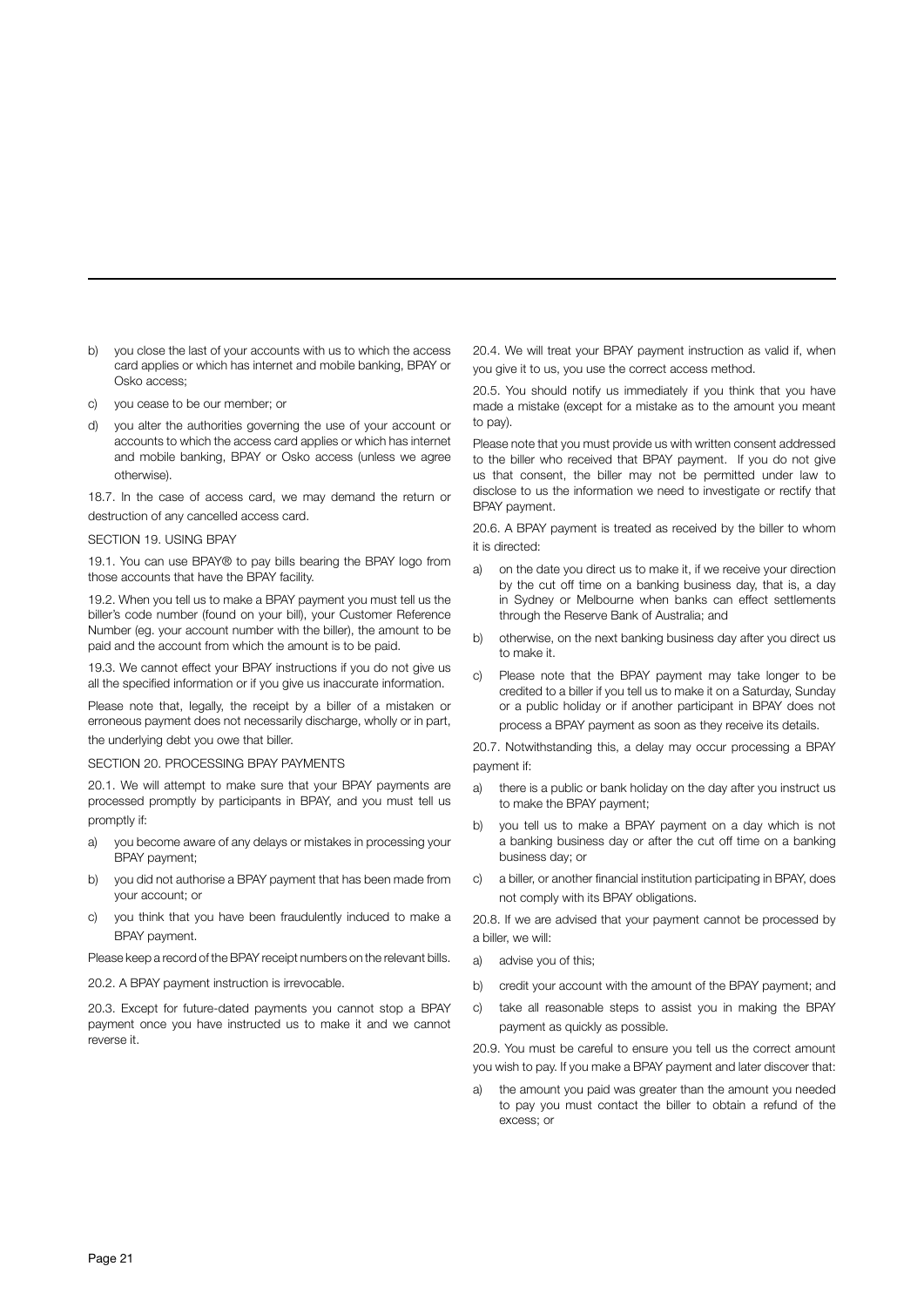b) the amount you paid was less than the amount you needed to pay you can make another BPAY payment for the difference between the amount you actually paid and the amount you needed to pay.

20.10. If you are responsible for a mistaken BPAY payment and we cannot recover the amount from the person who received it within 20 banking business days of us attempting to do so, you will be liable for that payment.

#### SECTION 21. FUTURE-DATED BPAY PAYMENTS

Please note that this is an optional facility depending on whether we offer it.

You may arrange BPAY payments up to 60 days in advance of the time for payment. If you use this option you should be aware of the following:

- a) you are responsible for maintaining, in the account to be drawn on, sufficient cleared funds to cover all future-dated BPAY payments (and any other drawings) on the day(s) you have nominated for payment or, if the account is a credit facility, there must be sufficient available credit for that purpose;
- b) if there are insufficient cleared funds or, as relevant, insufficient available credit, the BPAY payment will not be made and you may be charged a dishonour fee;
- c) you are responsible for checking your account transaction details or account statement to ensure the future-dated payment is made correctly;
- d) you should contact us if there are any problems with your futuredated payment;
- e) you must contact us if you wish to cancel a future-dated payment after you have given the direction but before the date for payment. You cannot stop the BPAY payment on or after that date.

#### SECTION 22. CONSEQUENTIAL DAMAGE FOR BPAY PAYMENTS

22.1. This clause does not apply to the extent that it is inconsistent with or contrary to any applicable law or code of practice to which we have subscribed. If those laws would make this clause illegal, void or unenforceable or impose an obligation or liability which is prohibited by those laws or that code, this clause is to be read as if it were varied to the extent necessary to comply with those laws or that code or, if necessary, omitted.

22.2. We are not liable for any consequential loss or damage you suffer as a result of using BPAY, other than loss due to our negligence or in relation to any breach of a condition or warranty implied by the law of contracts for the supply of goods and services which may not be excluded, restricted or modified at all, or only to a limited extent.

#### SECTION 23. USING OSKO

23.1. You can use Osko® to

- a) make payments from those accounts that have the Osko facility.
- b) make an Osko payment
- c) make scheduled and recurring Osko payments
- d) receive payment reminders
- e) pay bills bearing the Osko logo from those accounts that have the Osko facility.

23.2. When you tell us to make an Osko payment you must tell us the payee's PayID or the details of the payee's account, the amount to be paid and the account from which the amount is to be paid.

23.3. We cannot effect your Osko instructions if you do not give us all the specified information or if you give us inaccurate information.

#### SECTION 24. PROCESSING OSKO PAYMENTS

24.1. We will attempt to make sure that your Osko payments are processed promptly by participants in Osko, and you must tell us promptly if:

- a) you become aware of any delays or mistakes in processing your Osko payment;
- b) you did not authorise an Osko payment that has been made from your account; or
- c) you think that you have been fraudulently induced to make an Osko payment.

24.2. A Osko payment instruction is irrevocable.

24.3. Except for scheduled and recurring Osko payments, you cannot stop an Osko payment once you have instructed us to make it and we cannot reverse it.

24.4. We will treat your Osko payment instruction as valid if, when you give it to us, you use the correct access method.

24.5. You should notify us immediately if you think that you have made a mistake (except for a mistake as to the amount you meant to pay).

24.6. If we are advised that your payment cannot be processed by a biller, we will:

- a) advise you of this;
- b) credit your account with the amount of the Osko payment; and
- c) take all reasonable steps to assist you in making the Osko payment as quickly as possible.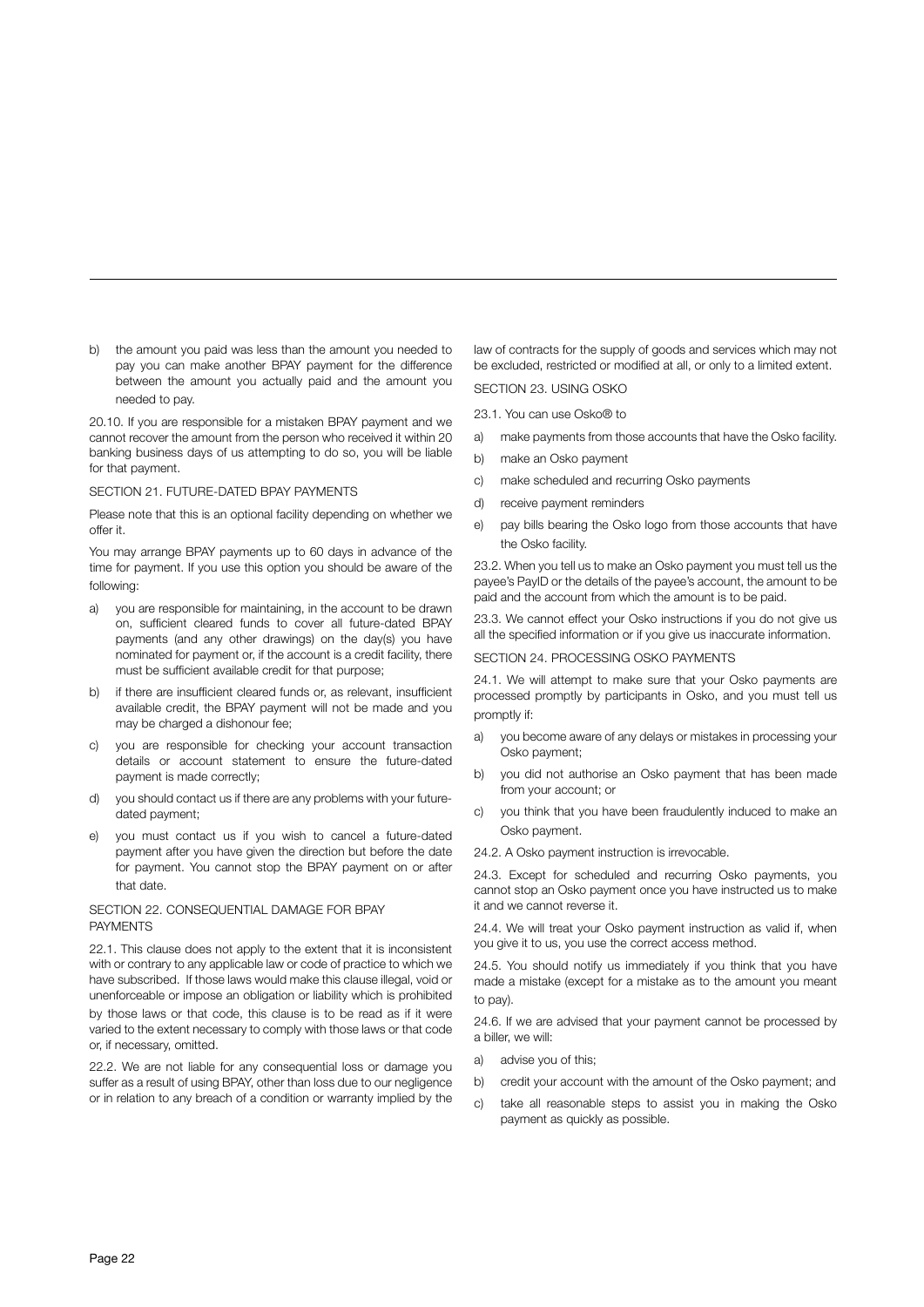#### SECTION 25. SCHEDULED AND RECURRING OSKO PAYMENTS

Please note that this is an optional facility depending on whether we offer it.

You may schedule Osko payments up to 60 days in advance of the time for payment and you can also schedule recurring Osko payments. If you use this option you should be aware of the following:

- a) you are responsible for maintaining, in the account to be drawn on, sufficient cleared funds to cover all scheduled and recurring Osko payments (and any other drawings) on the day(s) you have nominated for payment or, if the account is a credit facility, there must be sufficient available credit for that purpose;
- b) if there are insufficient cleared funds or, as relevant, insufficient available credit, the Osko payment will not be made and you may be charged a dishonour fee;
- c) you are responsible for checking your account transaction details or account statement to ensure that the scheduled or recurrent Osko payment is made correctly;
- d) you should contact us if there are any problems with your scheduled or recurrent Osko payments;
- e) you must contact us if you wish to cancel a scheduled or recurrent Osko payment after you have given the direction but before the date for payment.

#### SECTION 26. REGULAR PAYMENT ARRANGEMENTS

26.1. You should maintain a record of any regular payment arrangement that you have entered into with a Merchant.

26.2. To change or cancel any regular payment arrangement you should contact the Merchant or us at least 15 days prior to the next scheduled payment. If possible, you should retain a copy of this change/cancellation request.

26.3. Should your card details be changed (for example if your Visa Card was lost, stolen or expired and has been replaced) then you must request the Merchant to change the details of your existing regular payment arrangement to ensure payments under that arrangement continue. If you fail to do so your regular payment arrangement may not be honoured, or the Merchant may stop providing the goods and/or services.

26.4. Should your Visa Card or your accounts with us be closed for any reason, you should immediately contact the Merchant to change or cancel your regular payment arrangement, as the Merchant may stop providing the goods and/or services.

#### SECTION 27. AUTHORITY TO RECOVER MISTAKEN OR MISDIRECTED PAYMENTS

Where we and the sending financial institution determine that an NPP Payment made to your Account is either a Mistaken Payment or a Misdirected Payment, we may, without your consent, and subject to complying with any other applicable Terms and Conditions, deduct from your Account, an amount up to the original amount of the Mistaken Payment or Misdirected Payment. We will notify you if this occurs.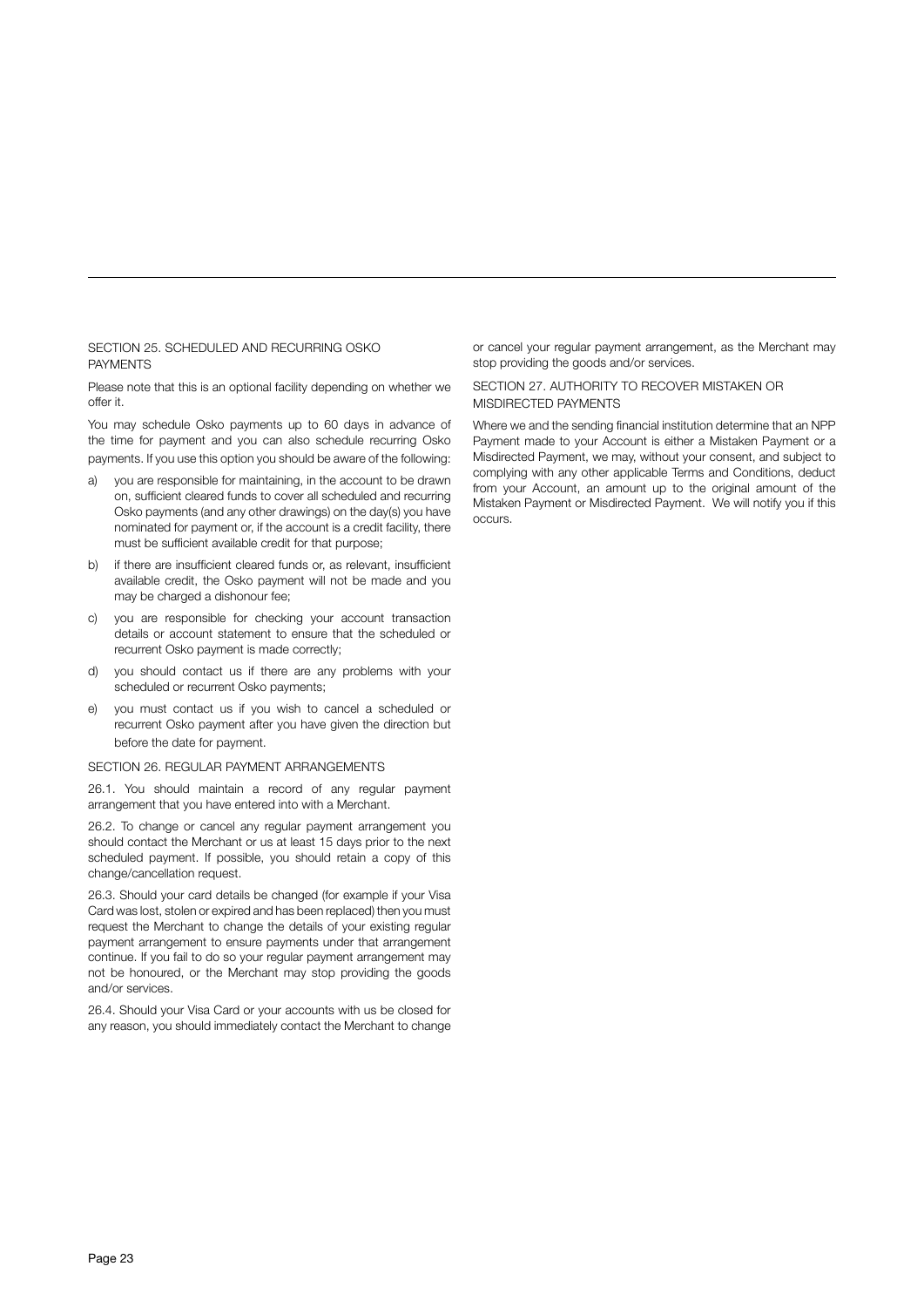# **Part D – Complaints**

We have a dispute resolution system to deal with any complaints you may have in relation to The Account and Access Facility or transactions on the account. Our dispute resolution policy requires us to deal with any complaint efficiently, speedily and sympathetically. If you are not satisfied with the way in which we resolve your complaint, or if we do not respond speedily, you may refer the complaint to our external dispute resolution centre.

If you want to make a complaint, contact our staff at any branch and tell them that you want to make a complaint. Our staff have a duty to deal with your complaint under our dispute resolution policy. Our staff must also advise you about our complaint handling process and the timetable for handling your complaint. We also have an easy to read guide to our dispute resolution system available to you on request.

We aim to resolve your complaint at your first point of contact with us. You may make a complaint by:

- discussing your complaint with our local branch staff
- Phone: 1300 000 775
- Email: complaints@australianmilitarybank.com.au
- Mail: PO Box H151, Australia Square NSW 1215

Where we cannot resolve your complaint immediately, we will acknowledge receipt of it in writing to you within 2 working days.

If you are not satisfied with how we handled your complaint, (excluding our retirement savings account) you can take the matter to the Australian Financial Complaints Authority ("AFCA"). AFCA offers a free independent dispute resolution service.

Australian Financial Complaints Authority (AFCA)

Phone:1800 931 678

Website: www.afca.org.au

Email: info@afca.org.au

Mail: Australian Financial Complaints Authority GPO Box3, Melbourne VIC 3001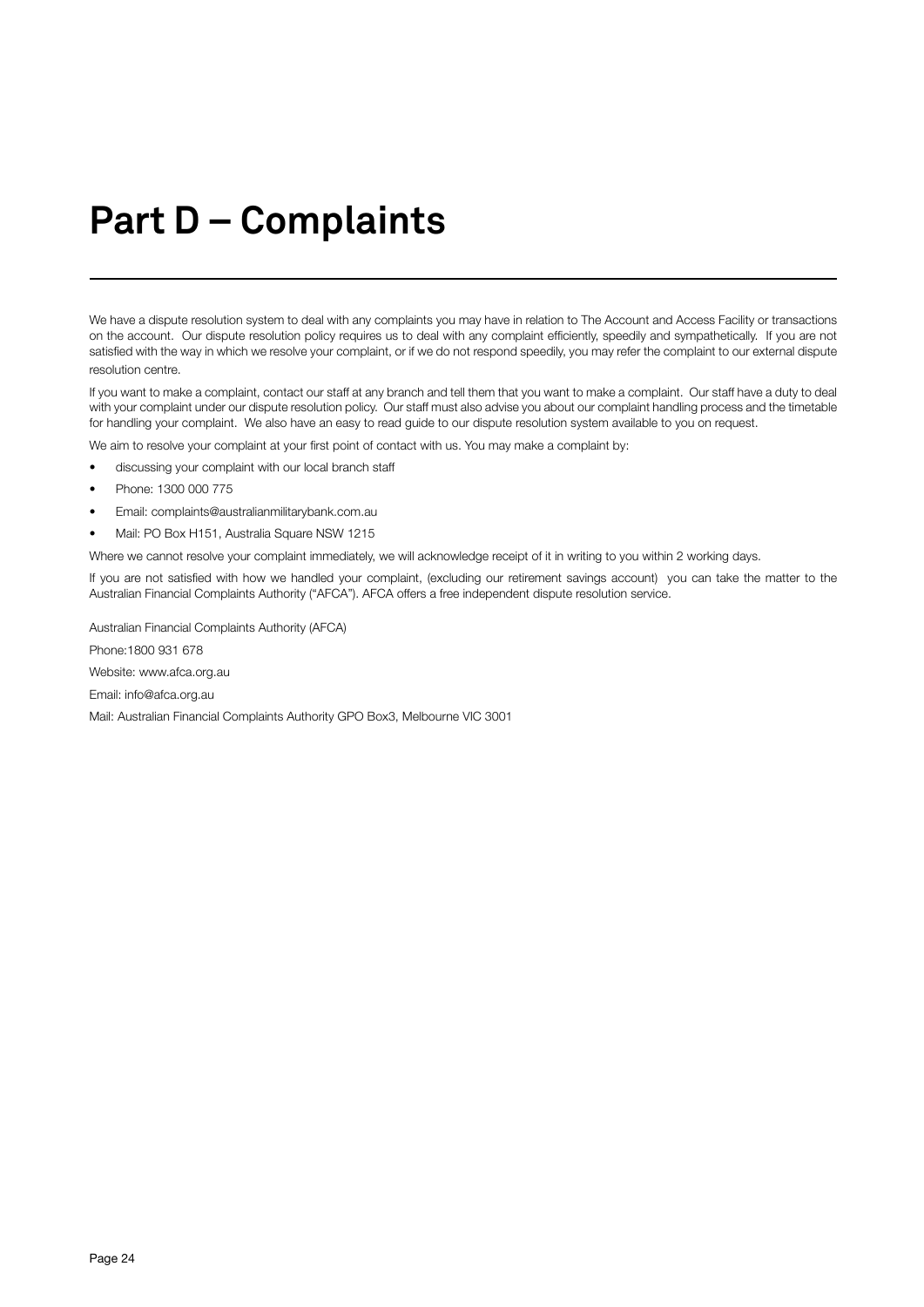

### **PART E - Summary of Accounts & Availability of Access Facilities**

|                                                    | <b>Pension Account</b>                                                                                                                                                                                                              | Sub Branch Account                                                                                     |
|----------------------------------------------------|-------------------------------------------------------------------------------------------------------------------------------------------------------------------------------------------------------------------------------------|--------------------------------------------------------------------------------------------------------|
| <b>Account Eligibility</b>                         | Members who are retired and<br>receiving superannuation or Gov-<br>ernment pension.<br>One account per member.                                                                                                                      | <b>RSL Sub Branches</b>                                                                                |
| Minimum opening<br>balance                         | \$1<br>Pension deposit by direct credit<br>only. If you are not eligible, or<br>for any 12-month period, your<br>pension is not deposited by direct<br>credit, we may close your ac-<br>count and return credit balances<br>to you. | \$1                                                                                                    |
| Maximum balance                                    | \$500,000                                                                                                                                                                                                                           | X                                                                                                      |
| Funds available at call                            |                                                                                                                                                                                                                                     |                                                                                                        |
| Statements, posted or<br>available electronically  | Electronic only                                                                                                                                                                                                                     | Either                                                                                                 |
| VISA Card with<br>payWave                          |                                                                                                                                                                                                                                     |                                                                                                        |
| Internet & Mobile<br>Banking                       |                                                                                                                                                                                                                                     |                                                                                                        |
| <b>Branch access</b>                               |                                                                                                                                                                                                                                     |                                                                                                        |
| ATM, EFTPOS                                        |                                                                                                                                                                                                                                     |                                                                                                        |
| Member Cheques                                     | X                                                                                                                                                                                                                                   | Free cheque book                                                                                       |
| <b>Direct Entry</b><br><b>Credits &amp; Debits</b> |                                                                                                                                                                                                                                     |                                                                                                        |
| <b>BPAY</b>                                        |                                                                                                                                                                                                                                     |                                                                                                        |
| Transaction fee free for:                          | Monthly account keeping, Visa<br>debit card, Bpay, Online &<br>Mobile Banking, ATMs &<br><b>EFTPOS</b>                                                                                                                              | Monthly account keeping, Visa<br>debit card, Bpay, Online &<br>Mobile Banking, ATMs &<br><b>EFTPOS</b> |
| Interest                                           | Calculated daily on tiered rates &<br>paid monthly <sup>1</sup>                                                                                                                                                                     | Calculated daily & paid<br>annually on 31 May                                                          |
| Cash back                                          | X<br>(*interest rebate [0.20% p.a. of<br>account balance] payable to the<br><b>RSL National)</b>                                                                                                                                    | X                                                                                                      |

1 Interest rebate [0.20% p.a. of account balance] payable to the RSL National

2 Minimum deposit of \$1,000 is required per month otherwise a account keeping fee applies, see our Schedule of Fees and Charges